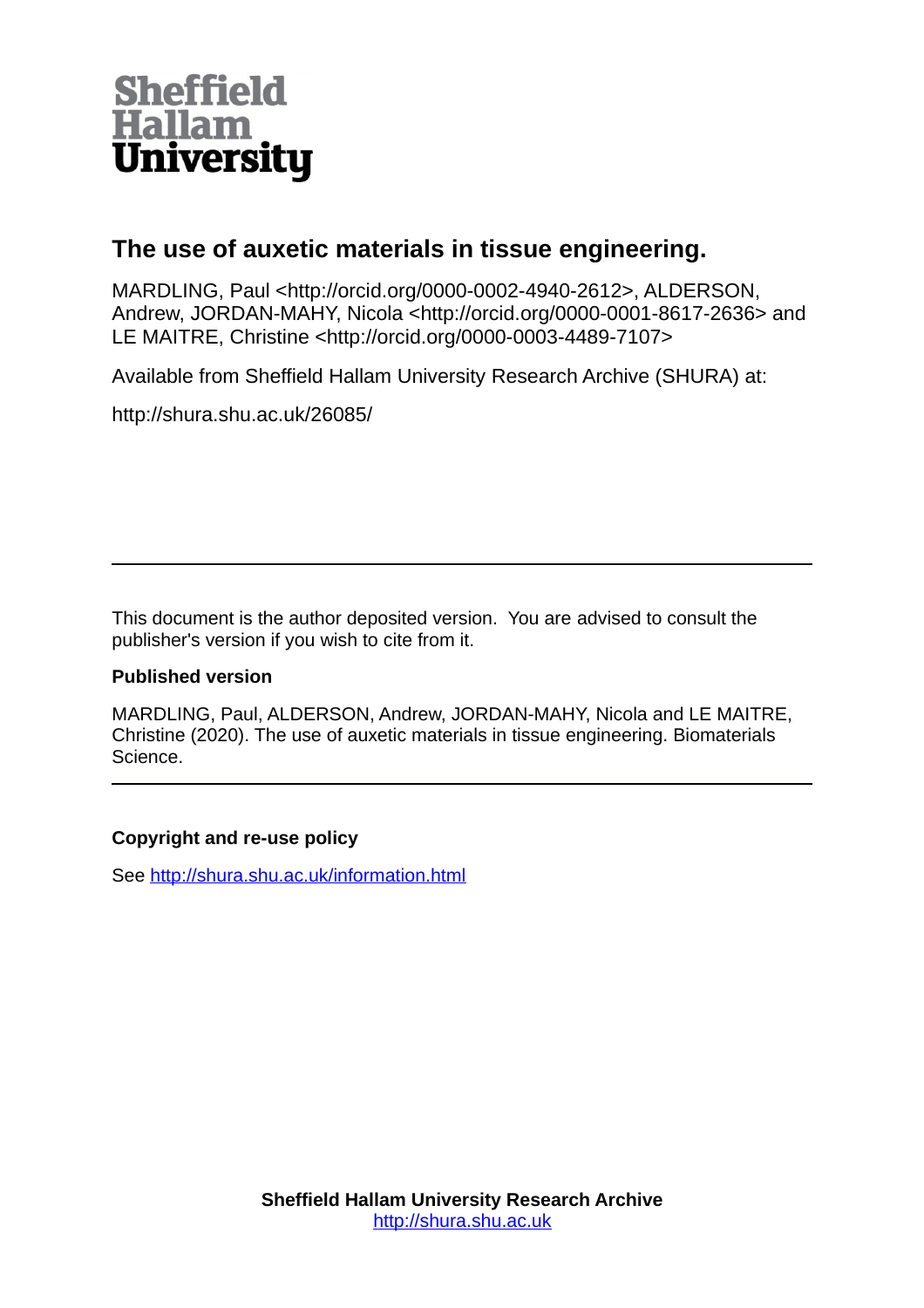# **The Use of Auxetic Materials in Tissue Engineering**

Paul Mardling<sup>1</sup>, Andrew Alderson<sup>2</sup>, Nicola Jordan-Mahy<sup>1</sup>, Christine Lyn Le Maitre<sup>1</sup>.

*1 Biomolecular Sciences Research Centre, Sheffield Hallam University, UK.*

*2 Materials and Engineering Research Institute, Sheffield Hallam University, UK.* 

# **Abstract**

A number of biological tissues have been reported as behaving in an auxetic manner, defined by a negative Poisson's ratio. This describes the deformation of tissue which expands in the axial and the transverse directions simultaneously while under uniaxial tension; and contracts axially and transversely upon uniaxial compression. The discovery of auxetic behaviour within biological tissues has implications for the recreation of the auxetic loading environment within tissue engineering. Tissue engineers strive to recreate the natural properties of biological tissue and in order to recreate the unique loading environment of cells from auxetic tissue, an auxetic scaffold is required. A number of studies have used a variety of auxetic scaffolds within tissue engineering. Investigation into the effect of auxetic micro-environments created by auxetic scaffolds on cellular behaviour has demonstrated an increased cellular proliferation and enhanced differentiation. Here, we discuss studies which have identified auxetic behaviour within biological tissues, and where cells have been cultured within auxetic scaffolds, bringing together current knowledge of the potential use of auxetic materials in tissue engineering applications and biomedical devices.

Key Words: Auxetic, Tissue Engineering, Negative Poisson's ratio, Mechanical properties.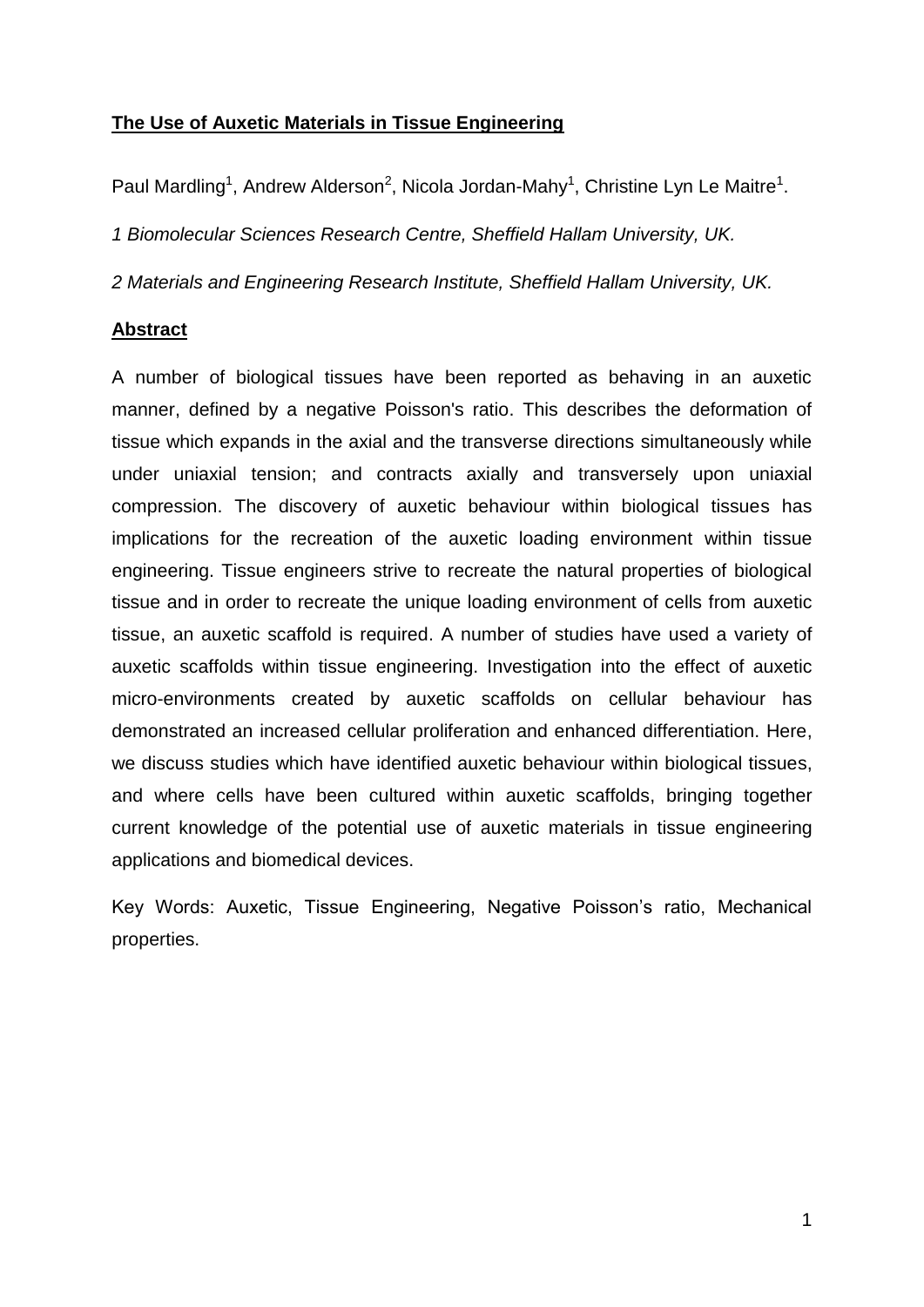#### **Introduction**

Auxetic materials have unique structures which give them distinct deformation characteristics<sup>1</sup>. Materials deform in different ways when they have forces imparted upon them, and the vast majority behave in a conventional manner, where an object expands axially under tension while contracting in the transverse direction (Figure 1a). The negative of the ratio of transverse strain to axial strain gives a measure of how a material deforms under load which is known as the Poisson's ratio  $2$ . A material which expands axially but contracts transversely in response to a tensile force (Figure 1a), or expands transversely while contracting axially under compressive force (Figure 1c) has a positive Poisson's ratio. Material that displays auxetic behaviour, on the other hand, expands in the axial and one or more orthogonal directions under tension and has a negative Poisson's ratio  $2$  (Figure 1b). Under compressive forces auxetic materials contract both axially and transversely (Figure 1d).



*Figure 1. Diagrammatic representation of conventional and auxetic behaviour under tensile and compressive forces. (a) Imparting an axial tensile force (red arrows) on a*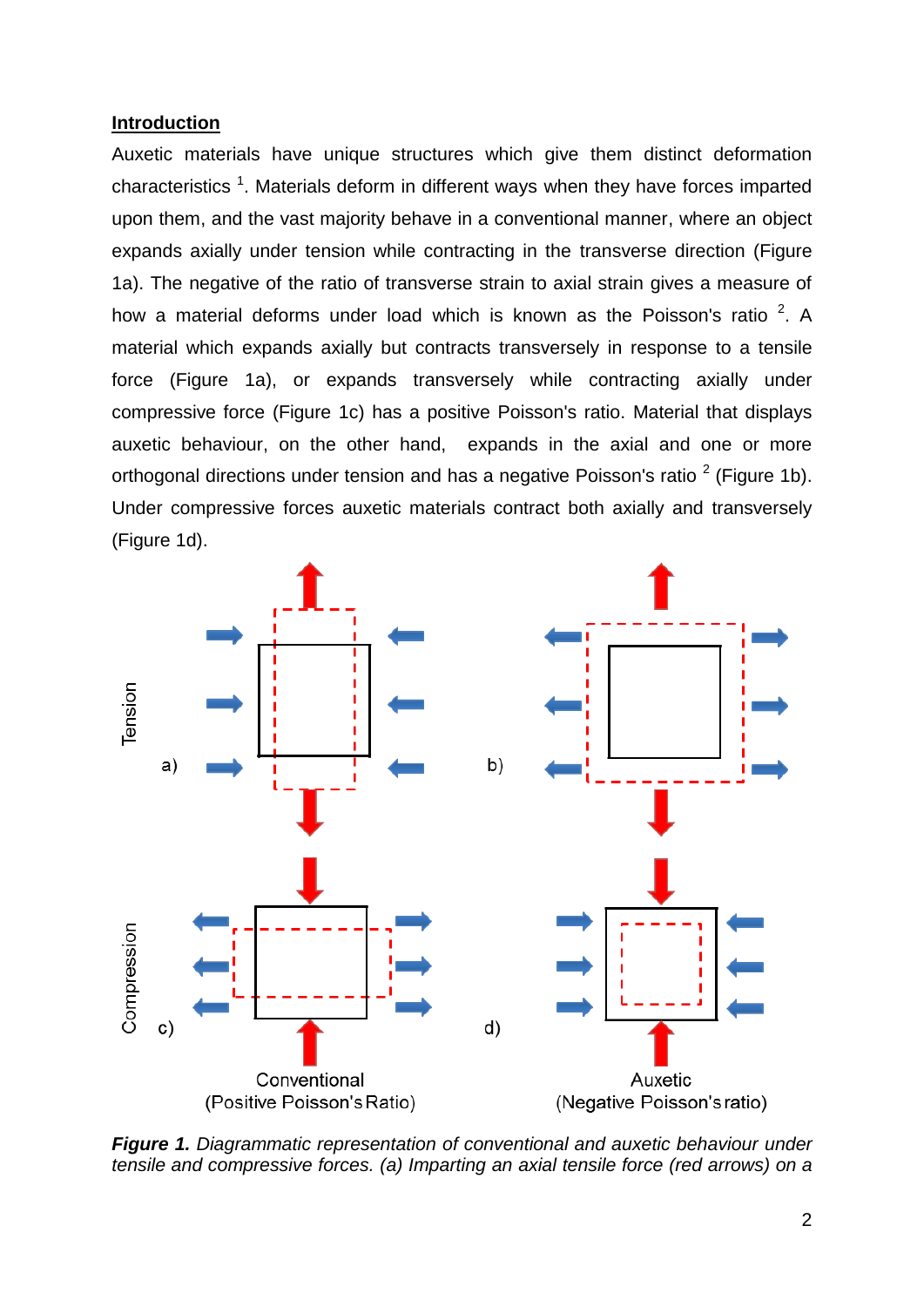*conventional material causes the deformation of the original sample (solid line) to extend axially and contract in the transverse direction (blue arrows). (b) Auxetic materials expand in both the axial and transverse directions under the same tensile force. (c) Compression of conventional materials causes axial contraction and transverse expansion. (d) Auxetic materials contract in both the axial and transverse direction under the same compressive force.*

The Poisson's ratio of a material is calculated using equation 1a, b and c:

a) 
$$
\varepsilon_y = \frac{\Delta y}{y_0}
$$
 \t\t b)  $\varepsilon_x = \frac{\Delta x}{x_0}$  \t\t c)  $v_{yx} = -\left(\frac{\varepsilon_x}{\varepsilon_y}\right)$ 

*Equation 1: Equations for calculating axial strain*  $(\varepsilon_v)$  *(a), calculating transverse strain*  $(\varepsilon_x)$  *(b)* and calculating Poisson's ratio  $(\nu_{vx})$  *(c)*.  $\Delta y$  = change in length,  $y_0$  = *original length,*  $\Delta x$  *= change in width,*  $x_0$  *= original width.* 

#### **Auxetic Biological Tissue**

Naturally occurring auxetic behaviour has been found in a number of biological tissues such as cat skin <sup>3</sup>, cancellous bone  $^4$  and cow teat skin  $^5$  (Figure 2 & Table 1). Since these original studies auxetic behaviour has also been reported in embryonic epithelial tissue  $6, 7$ , arteries  $8$ , tendons  $9$  and the annulus fibrosus of the intervertebral disc<sup>10</sup>.



*Figure 2. Timeline of discovery of auxetic properties within biological tissues.*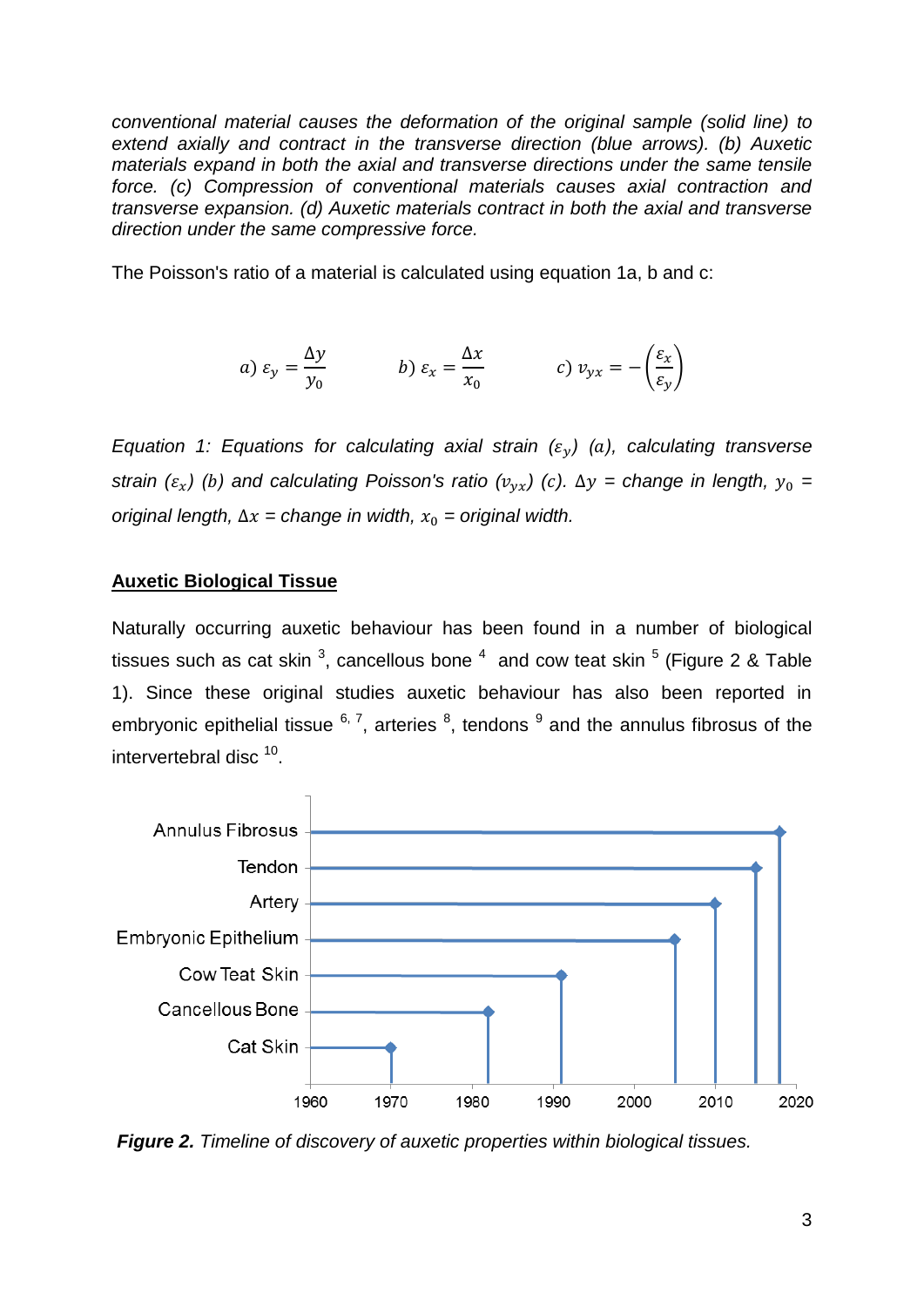Auxetic behaviour has also been reported in the nuclei of embryonic stem cells in the transition period when exiting pluripotency  $^{11}$ .

| Year | <b>Author</b>                     | <b>Biological</b><br><b>Tissue</b> | in/ex<br>vivo | <b>Type</b>                | <b>Species</b>     | $\mathbf n$<br><b>Number</b> | <b>Technique</b>            |
|------|-----------------------------------|------------------------------------|---------------|----------------------------|--------------------|------------------------------|-----------------------------|
| 1970 | Veronda <sup>3</sup>              | <b>Skin</b>                        | ex<br>vivo    | <b>Skin</b>                | Cat                | 9                            | Uniaxial testing<br>and FEA |
| 1982 | Williams <sup>4</sup>             | <b>Bone</b>                        | ex<br>vivo    | Tibia                      | Human              | 21                           | Uniaxial testing<br>and FEA |
| 1991 | Lees et al<br>5.                  | <b>Skin</b>                        | ex<br>vivo    | Teat                       | Cow                | 6                            | Uniaxial testing            |
| 2005 | Wiebe &<br>Brodland <sup>6</sup>  | Embryonic<br>epithelia             | ex<br>vivo    | Neuro-<br>epithelium       | Axoloti            | 35                           | Uniaxial testing            |
| 2010 | Timmins et<br>al <sup>8</sup>     | Artery                             | ex<br>vivo    | Carotid<br>Artery          | Cow                | 4                            | Uniaxial testing            |
| 2015 | Gatt et al <sup>9</sup>           | Tendon                             | ex<br>vivo    | <b>Achilles</b>            | Cadaveric<br>Human | $\overline{2}$               | Uniaxial testing            |
|      |                                   |                                    | ex<br>vivo    | Peroneus<br><b>Brevis</b>  | Cadaveric<br>Human | $\overline{2}$               | Uniaxial testing            |
|      |                                   |                                    | ex<br>vivo    | Deep<br>flexor             | Pig                | 5                            | Uniaxial testing            |
|      |                                   |                                    | ex<br>vivo    | Deep<br>flexor             | Sheep<br>5         |                              | Uniaxial testing            |
|      |                                   |                                    | in<br>vivo    | <b>Achilles</b>            | Human              | $\overline{2}$               | <b>MRI</b><br>measurement   |
| 2018 | Derrouiche<br>et al <sup>10</sup> | Intervertebral<br>disc             | ex<br>vivo    | Annulus<br>Fibrosus        | Cow                | 45                           | <b>Uniaxial Testing</b>     |
| 2020 | Dusfour et<br>al <sup>12</sup>    | Intervertebral<br>disc             | ex<br>vivo    | Annulus<br><b>Fibrosus</b> | Pig                | 20                           | <b>Uniaxial Testing</b>     |

*Table 1. Auxetic biological tissue reported showing: biological tissue, origin, species, n number and testing technique (FEA - finite element analysis).*

Two studies, to date have investigated the mechanical characterisation of different types of skin (Table 1)  $3, 5$ . Auxeticity was determined in cat skin from experimental data and validated with strain energy function finite deformation analysis <sup>3</sup>. Similarly a second study showed that cow teat skin was auxetic  $5$ . However the negative Poisson's ratio in this study was only found in the samples with a low aspect ratio (ratio of length to width) between 1.4 and 2.46. Samples outside of this range with lower (1.28) and higher (6.5-10.0) aspect ratios had positive Poisson's ratios indicating that the aspect ratio is important when determining the Poisson's ratio  $5$ . The authors concluded that auxetic behaviour was largely due to the skin unfolding from its corrugated form and the anisotropic fibrous network of the tissue which is similar to that of the knitted fabric, to which it was compared  $5$ . The data indicates that the tissue has a negative Poisson's ratio up to a certain strain, at which point the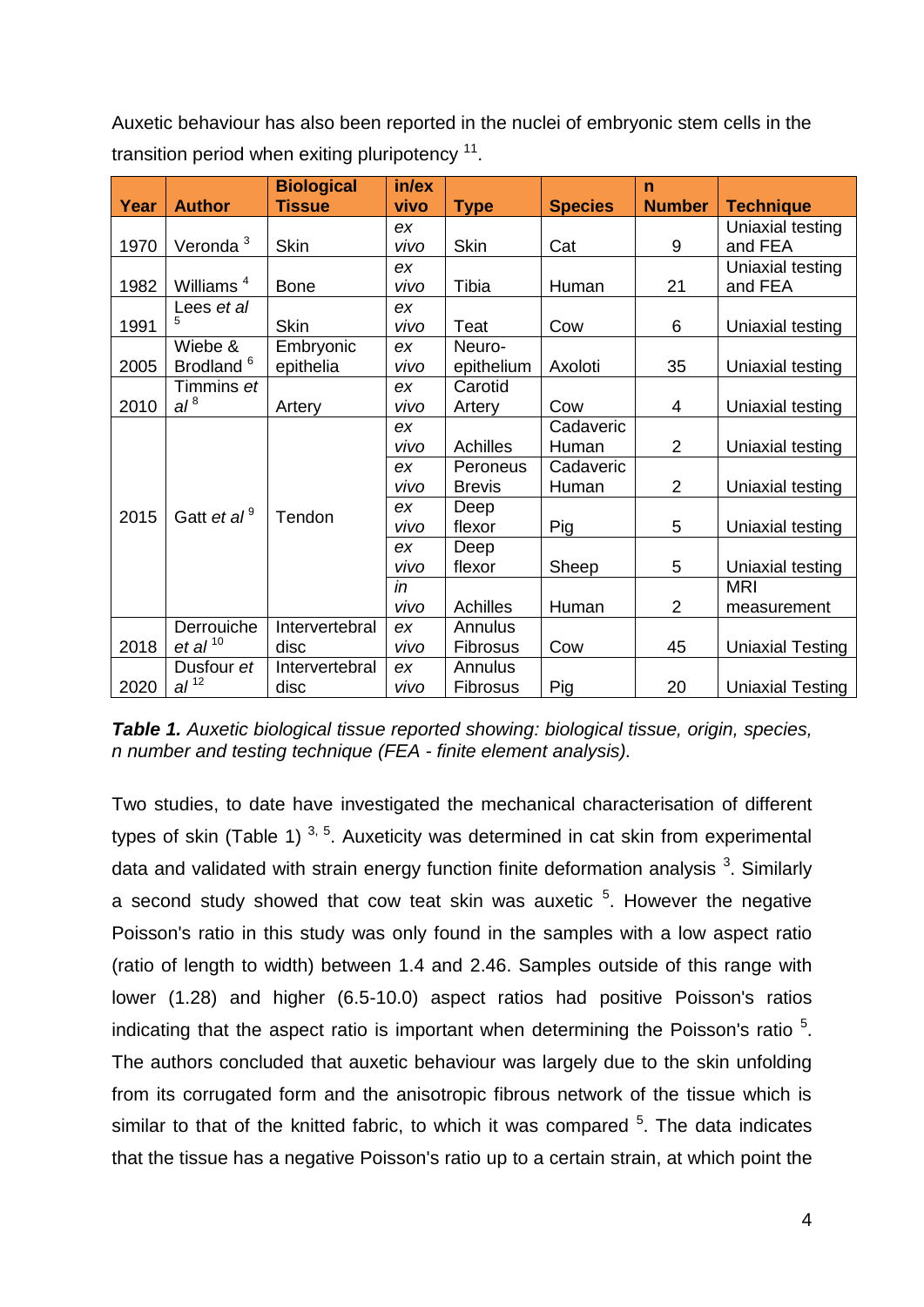tissue gains conventional behaviour, thus displaying a positive Poisson's ratio. This was also found to be the case for the knitted fabric that was also tested  $5$ .

In a combined experimental and finite element analysis investigation, Williams and Lewis<sup>4</sup> also reported cancellous bone from the proximal tibial epiphysis was auxetic. Cancellous bone is porous, with ribs surrounding spaces forming a honeycomb like cellular structure with connecting struts aligned substantially along one of the transverse directions. This enables cancellous bone to deform in a similar way to that described for other auxetic structures  $4$ .

Likewise Timmins et al <sup>8</sup> investigated the collagen and elastin orientation throughout the thickness of bovine arteries. They identified structural inhomogeneity in the alignment of these fibres at different depths from the luminal surface. Application of a 10% strain in the circumferential direction led to a none statistically significant tendency towards thickening of the sub-endothelial region and therefore auxetic behaviour. Concluding, Timmins et al<sup>8</sup> stated that the multi-layered inhomogeneity of fibres enables parts of the artery to deform differently. This means that artery tissue is anisotropic enabling variable deformation dependent upon loading directions and auxetic properties are possible in certain directions.

Auxetic behaviour of tendons was discovered both *ex vivo* and *in vivo* (Table 1). *Ex vivo* experiments were carried out on human Achilles tendons, human Peroneus brevis, porcine and ovine deep flexor tendons, all of which were shown to display auxetic properties when exposed to physiological strains (2%) <sup>9</sup>. The auxeticity of human Achilles tendon was also confirmed *in vivo* using magnetic resonance imaging <sup>9</sup>. The tendons tested only displayed in plane auxeticity. Gatt et al concluded that the crimped structure of the tendon may be responsible for the negative Poisson's ratio<sup>9</sup>. The normal physiological strains exerted on Achilles tendons are up to 8%, above which macroscopic rupture occurs  $^{13}$ . The tendons were not further stressed to determine if the auxetic effect persisted above 2% strain.

The annulus fibrosus of the intervertebral disc has a highly organised structure with oriented collagen fibres contained within an extracellular matrix (ECM) in a lamellar configuration (Figure 3). Auxetic response has been measured experimentally in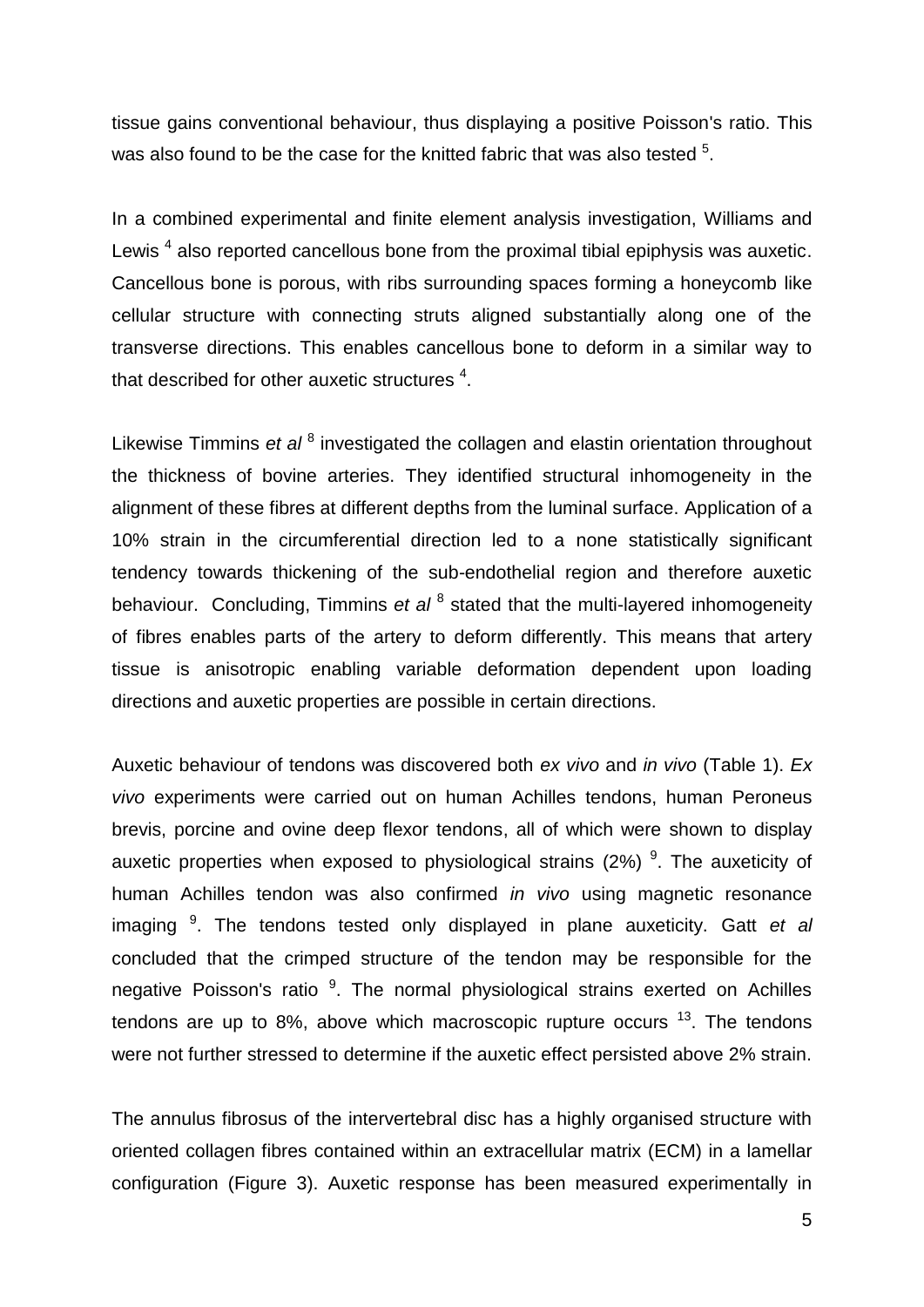recent studies  $10$ ,  $12$  and has been found to be dependent upon the strain rate and osmolarity of the local environment. This is in agreement with a chemo-mechanical model<sup>10</sup> based on the osmotic interaction of the negatively-charged ECM with positive ions in the surrounding physiological fluid environment. In this model, the auxetic effect arises due to the transport of fluid through the layered tissue and is mediated by stress-induced changes to the microstructure of interlamellar zones comprising ECM in the absence of oriented collagen fibres. In an alternative or complementary interpretation, the auxetic mechanism arises due to the oriented fibre-ECM lamellar structure, without the need for interlamellar zones. This purely mechanical mechanism is analogous to auxetic response known in fibre-reinforced composite laminates having similar fibre orientations to those found in the annulus fibrosus 14-16 and auxeticity has been predicted in a Finite Element Model specifically of the oriented collagen fibre-reinforced matrix of the annulus fibrosus  $17$ .



*Figure 3. Schematic diagram of the macroscopic structure of an intervertebral disc showing the different regions of nucleus pulposus and annulus fibrosus, with inset displaying a cross sectional portion of annulus fibrosus with lamellar structure and alternating directionality of collagen fibres.*

Auxeticity can also be seen in single layers of tissues, such as the epithelia. Wiebe and Brodland <sup>6</sup> tested the tensile axial properties of epithelium of axolotl embryos at various stages of development to 25% strain. The experimental data was used to verify a finite element model of auxeticity in neuroepithelium  $<sup>7</sup>$ . They determined that</sup> epithelial thickness was determined by the mechanical environment and loading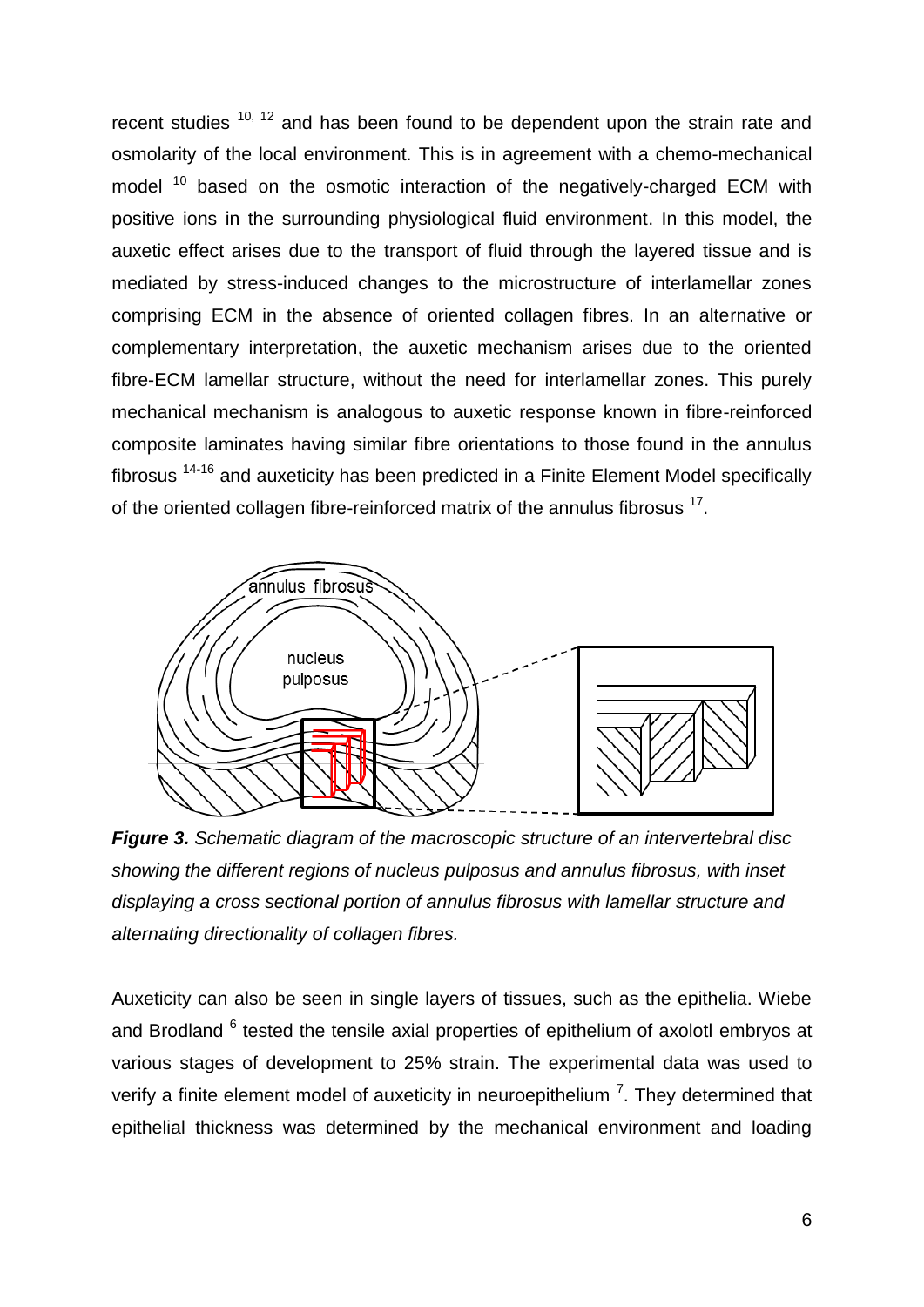conditions within which the epithelia developed and different regions of the same epithelia have different Poisson's ratios<sup>7</sup>.

In summary, these studies have found auxeticity in a variety of biological tissues, all of which are determined by the structure of the tissue. The effect in skin <sup>5</sup> and tendon  $9$  was postulated to be due to unfolding from its corrugated/crimped state. The auxetic effect in the sub-endothelial portion of the artery was attributed to the variable and inhomogeneous fibre alignment of elastin and collagen <sup>8</sup>. The auxetic effect in the annulus fibrosus has been suggested to arise from the mechanical action of oriented collagen fibres in lamellae and/or from the chemo-mechanical response of the ECM in interlamellar zones and the surrounding physiological fluid environment<sup>10</sup>.

However, in each case, auxeticity was restricted to certain planes and strain ranges. It is possible that other biological tissues which expand in both directions under tensile load may exhibit auxeticity; whereby upon loading in one plane they also expand in another. Naturally occurring auxeticity within biological tissues provides a number of potential advantages for biological function. Thus recapitulating this property may have implications within the field of tissue engineering.

# **Significance of Auxetic Materials in Tissue Engineering**

The foundation of tissue engineering is to create artificial tissue that mimics the natural tissue and could be used as an implant to either augment or replace biological tissues during reconstructive surgery. There are a multitude of factors and challenges that need to be considered for successful tissue engineering.

Material selection is one of the many considerations to be taken into account when fabricating auxetic tissue engineering scaffolds. Only synthetic materials have been previously used in the fabrication of auxetic scaffolds <sup>18-27</sup> due to the difficulty of manipulating natural materials such as ECM. The cyto-compatability and cellular adhesion should be considered and has been demonstrated in all studies developing auxetic scaffolds <sup>18-27</sup>. For eventual implantation applications the biocompatibility and immunogenicity of scaffolds need to tested and confirmed to ensure there are no adverse effects upon implantation. Another consideration is the physical properties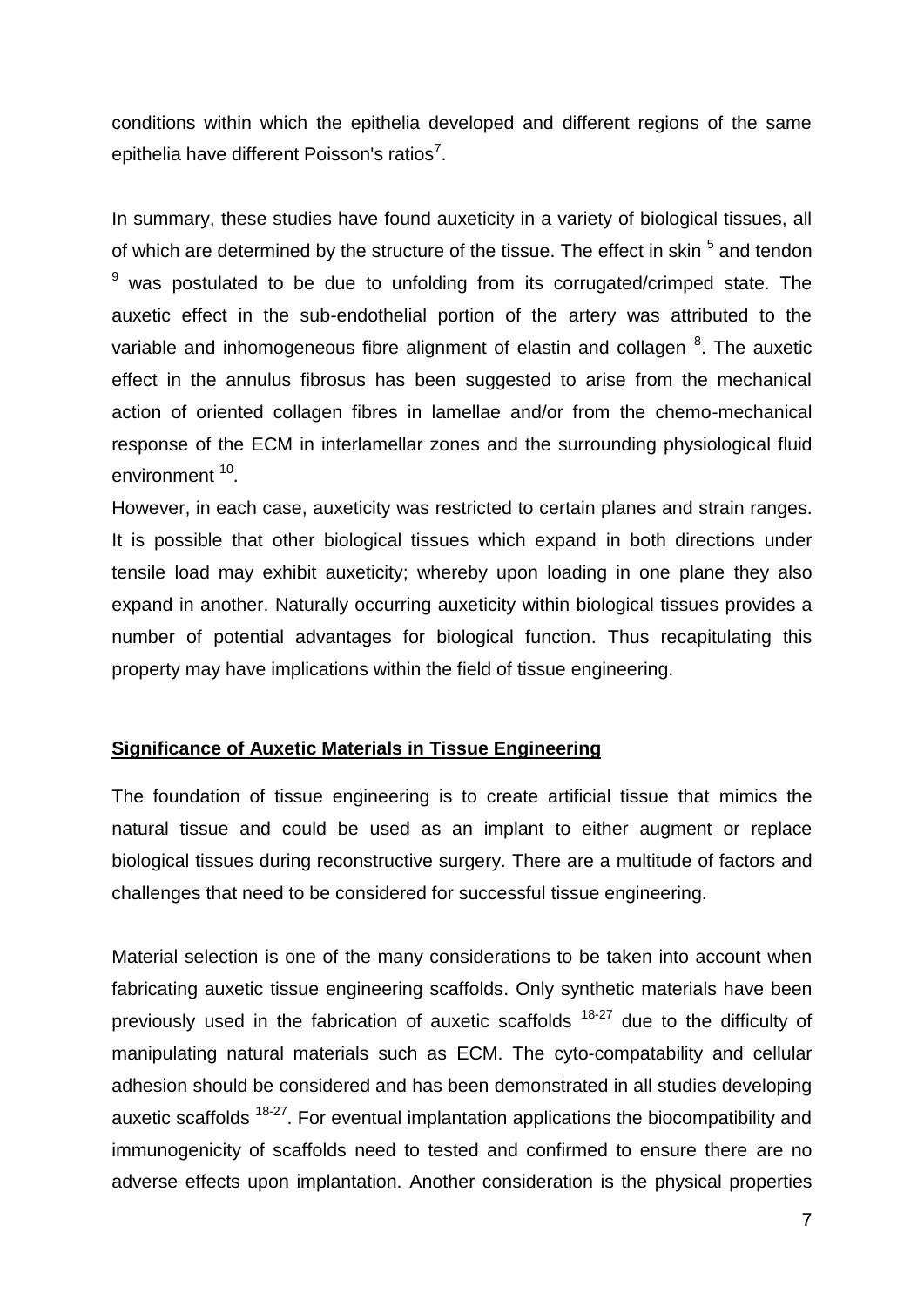of the original tissue and the various loading conditions imparted upon it. The mechanical characteristics of engineered tissue ideally should match or perhaps enhance the mechanical properties of healthy normal host tissues, permitting full functionality, enabling it to fulfil its role *in vivo*. Cells exist in their natural *in vivo* environment embedded within extracellular matrix which is the natural scaffold of the body produced by the cells within tissues. Therefore if the target tissue is auxetic, an auxetic scaffold would most closely match the properties of this tissue. The matching of this characteristic would be beneficial in recreating the loading environment that cells would naturally experience. The phenotype of cells is altered depending upon the environmental and physical cues which are experienced, thus recapitulation of the *in vivo* environment is most likely to support normal cell phenotype <sup>28, 29</sup> Degradation rate of scaffolds when cultured under dynamic loading conditions is also important but is ultimately complex. Scaffolds undergo various deformation stresses and degrade at different rates when under load. The ideal scaffold degradation rate would be matched by the rate of ECM deposition to maintain the integrity of the scaffold as it breaks down, eventually being replaced with the naturally produced ECM scaffold.

# *In Vitro* **Cultures in Auxetic Scaffolds**

A variety of auxetic constructs have been investigated for use as tissue engineering scaffolds (Table 2). A number of techniques have been employed using synthetic materials to fabricate auxetic scaffolds to grow cells within a 3D environment (Figures 4 & 5).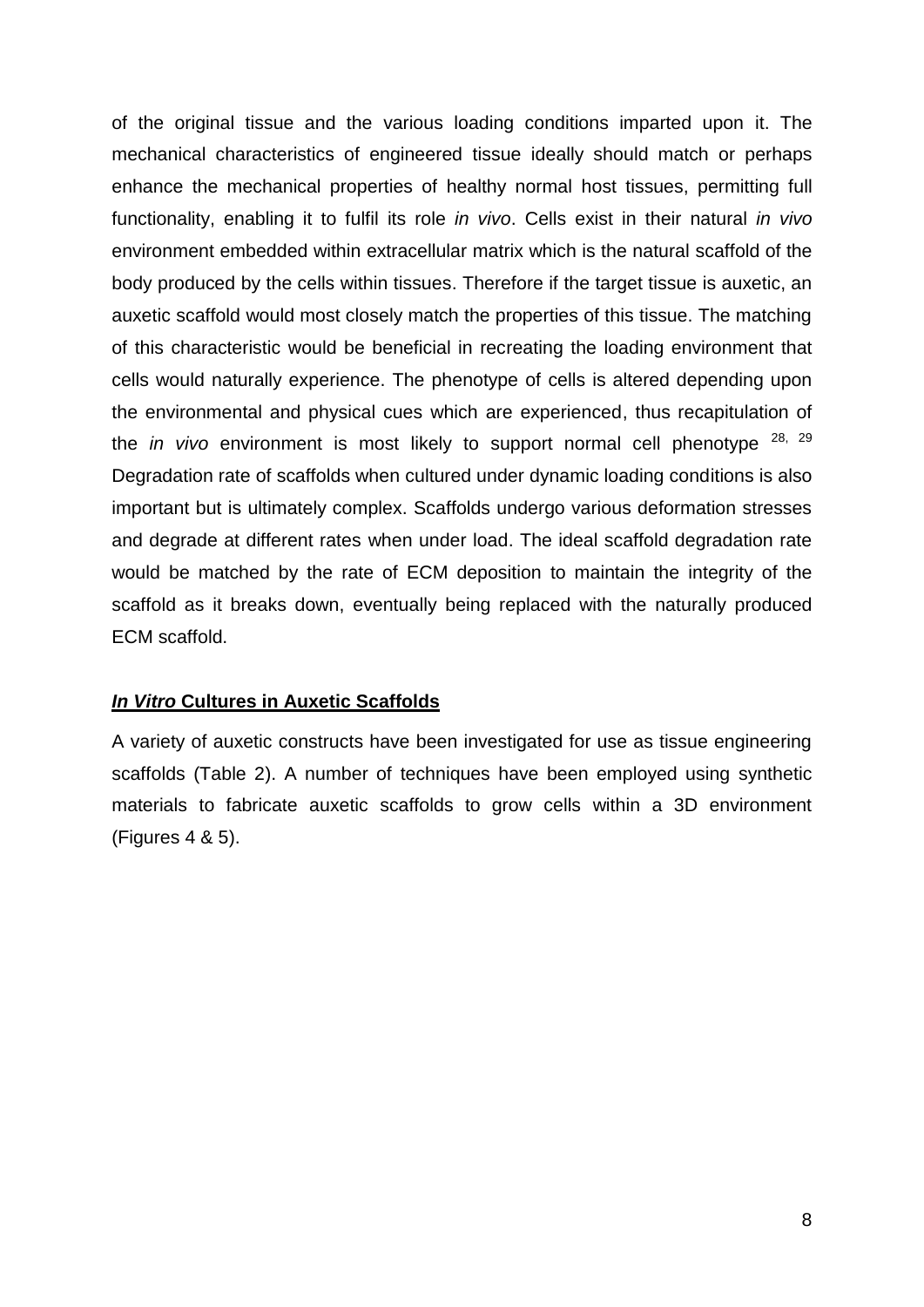

*Figure 4, SEM images of cross sections of uncompressed and tri-axially compressed polyurethane foam. a) Uncompressed foam showing pores with regular well-ordered structure (scale bar 2mm). b) Higher magnification image of uncompressed foam with example uniform pore highlighted in yellow (scale bar 1mm). c) tri-axially compressed polyurethane foam showing irregular pores with a reentrant structure (scale bar 2mm). d) Higher magnification image of foam with example re-entrant bowtie structure highlighted in yellow (scale bar 1mm).*

Tri-axial compression has been employed to create auxetic scaffolds from polyurethane  $^{20, 25, 26}$  and poly(lactic-co-glycolic acid) (PLGA)<sup>22, 23</sup> with similar results to the triaxial compression of polyurethane foam (Figure 4). Alternatively the precision of 3D printing/digital mirror device stereolithography to create auxetic geometries to create auxetic scaffolds has also been employed using a range of auxetic geometries  $18, 19, 21, 24, 27$  (Figure 5).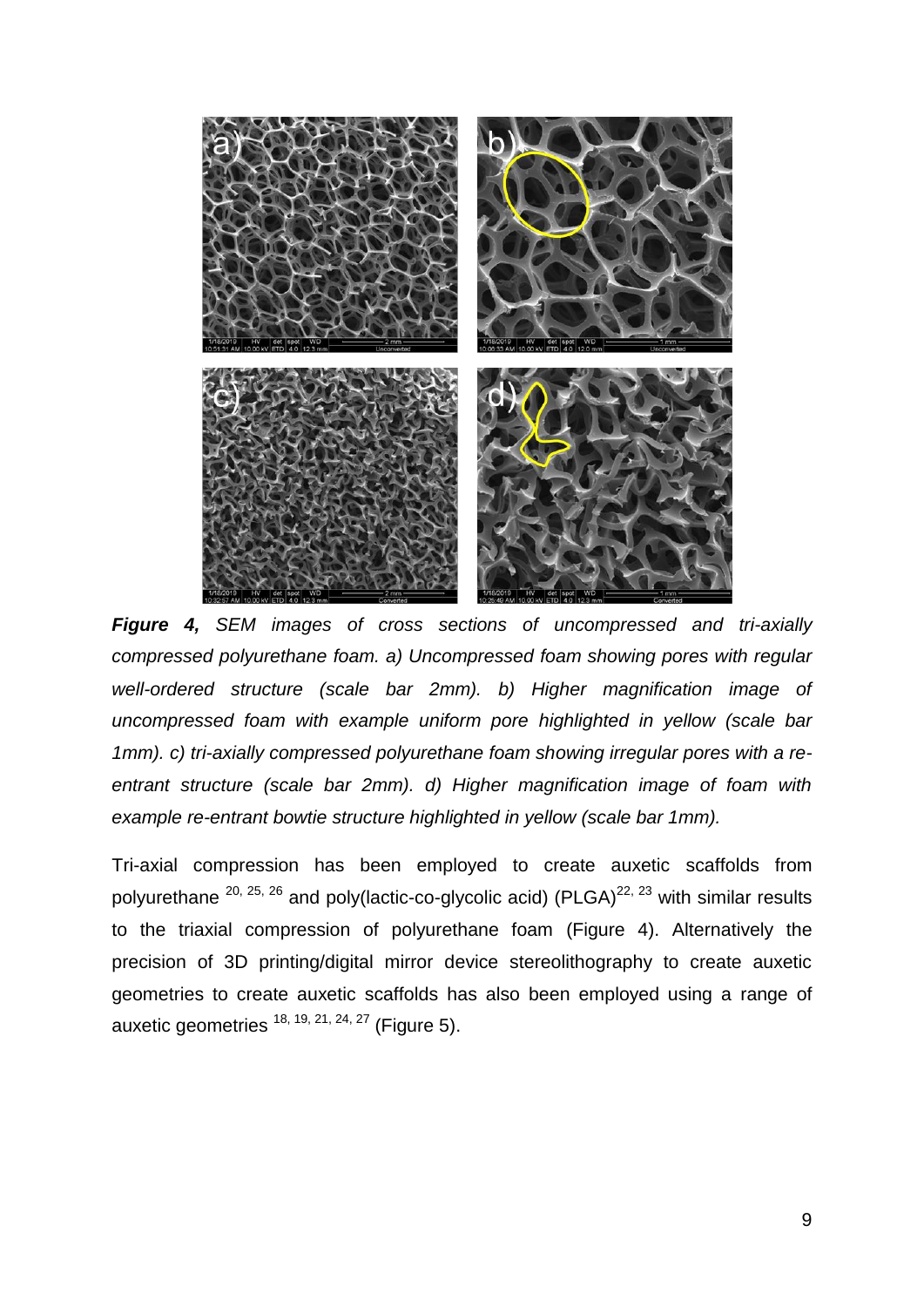

*Figure 5. Geometries used to create auxetic scaffolds using 3D printing techniques.*

Cyto-compatability has been confirmed on such scaffolds by culturing a number of cell lines on the scaffolds (Table 2). For example, Sonam *et al* <sup>18, 19</sup> cultured human mesenchymal stromal cells (hMSC) on Poly(ethylene glycol) diacrylate (PEGDA) scaffolds.

Whilst Yan *et al* <sup>25</sup> showed that there was an increase in cell proliferation in both human induced pluripotent stem cells (iPSCs) and mouse embryonic stem cells (ES-D3) when cultured on negative Poisson's ratio scaffolds. Similarly, Lee et al <sup>24</sup> identified the same increased proliferation in hMSCs when cultured on scaffolds with a negative Poisson's ratio.

Yan *et al* <sup>25</sup> also reported an increase in cellular differentiation toward a neural lineage in both human iPSCs and murine ES-D3 cells. This increased differentiating effect of a negative Poisson's ratio scaffold was also found in human iPSCs and murine ES-D3 cells but down a vascular lineage  $26$ . These studies indicate that auxetic scaffolds influence cellular differentiation and cellular phenotype.

Several studies also investigated the effect of auxetic scaffolds under a compressive load on human osteoblasts  $^{22, 23}$  and porcine primary chondrocytes  $^{20}$ . Demonstrating compressive load increased the proliferation of cells.

Auxetic scaffolds as well as supporting the growth of a variety of cell types, also have beneficial effects (Table 2). Including increased cellular proliferation and an increase in differentiation of embryonic stem cells down vascular and neural lineages  $25, 26$ , and thus could be useful in tissue engineering.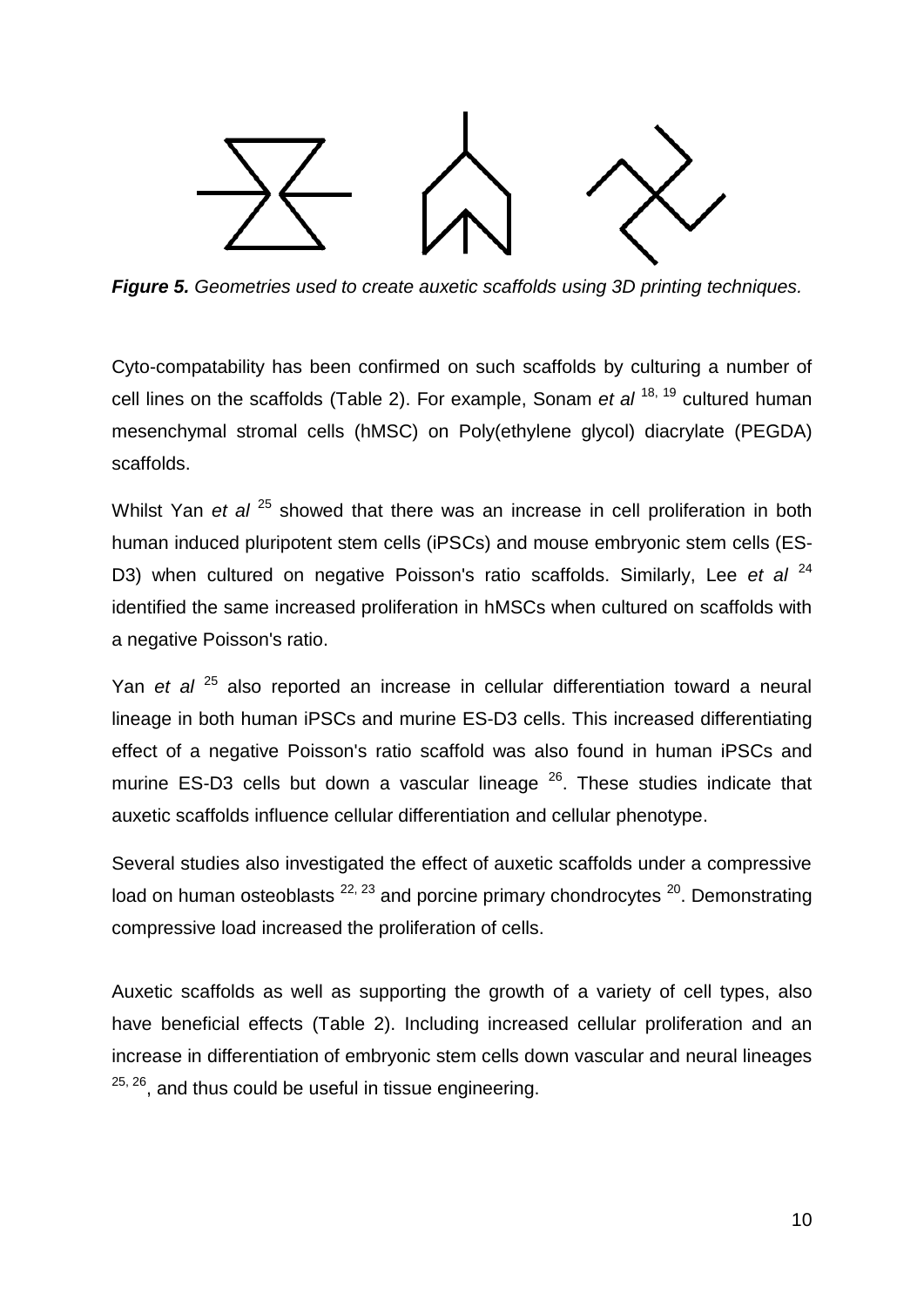| Year | <b>Author</b>                  | <b>Scaffold</b><br><b>Material</b> | <b>Pore</b><br>size<br>$(\mu m)$ | <b>Cell Type</b> | <b>Species</b> | Phenotype/origin                                   | Static/<br><b>Dynamic</b> | Load                 | <b>Strain</b><br>Range | <b>Time Loaded</b>                        | <b>Effect</b>                                            |
|------|--------------------------------|------------------------------------|----------------------------------|------------------|----------------|----------------------------------------------------|---------------------------|----------------------|------------------------|-------------------------------------------|----------------------------------------------------------|
| 2012 | Sonam<br>$et$ al $^{19}$       | PEGDA                              |                                  | <b>HMSC</b>      | Human          | bone marrow                                        | <b>Static</b>             | None                 | N/A                    | N/A                                       | Grow on scaffold                                         |
| 2012 | Sonam<br>$et al$ <sup>18</sup> | PEGDA                              |                                  | <b>HMSC</b>      | Human          | bone marrow                                        | <b>Static</b>             | None                 | N/A                    | N/A                                       | Grow on scaffold                                         |
| 2013 | Park &<br>Kim <sup>20</sup>    | Polyurethane                       |                                  | Chondrocytes     | Porcine        | primary from<br>cartilage                          | Static                    | Compression<br>0.3N  | 20%                    | constant                                  | Increased<br>proliferation                               |
| 2013 | Zhang<br>$et al^{\bar{21}}$    | PEGDA                              | $\leq 1$                         | 10T1/2           | Mouse          | embyronic<br>fibroblast                            | Static                    | None                 | N/A                    | N/A                                       | Unable to divide                                         |
| 2016 | Choi et<br>$al^{22}$           | <b>PLGA</b>                        | 355-400                          | $MG-63$          | Human          | osteoblast like                                    | <b>Static</b>             | Compression<br>19.6N | 10%                    | constant                                  | Increased<br>proliferation                               |
| 2016 | Choi et<br>al <sup>23</sup>    | HA/PLGA                            | 355-400                          | $MG-63$          | Human          | osteoblast like                                    | Dynamic                   | Compression<br>19.6N | 15%                    | 4 hours per<br>day @ 0/5/15<br>min cycles | Increased<br>proliferation                               |
| 2016 | Lee et<br>al <sup>24</sup>     | PEGDA                              |                                  | hTMSC            | Human          | turbanate                                          | <b>Static</b>             | None                 | N/A                    | N/A                                       | More cells on NPR<br>scaffold                            |
| 2017 | Yan et<br>$al^{25}$            | Polyurethane                       | 250-300                          | ES-D3            | Mouse          | embryonic<br>multipotent stem<br>cell (blastocyst) | <b>Static</b>             | None                 | N/A                    | N/A                                       | Increased<br>proliferation and<br>neural differentiation |
|      |                                |                                    |                                  | iPSK3            | Human          | foreskin fibroblast                                | <b>Static</b>             | None                 | N/A                    | N/A                                       | Increased<br>proliferation and<br>neural differentiation |
| 2017 | Song et<br>$al^{\frac{3}{26}}$ | Polyurethane<br>and<br>polyester   | 250-300                          | ES-D3            | Mouse          | embryonic<br>multipotent stem<br>cell (blastocyst) | <b>Static</b>             | None                 | N/A                    | N/A                                       | Increased vascular<br>differentiation                    |
|      |                                |                                    |                                  | iPSK3            | Human          | foreskin fibroblast                                | <b>Static</b>             | None                 | N/A                    | N/A                                       | Increased vascular<br>differentiation                    |
| 2017 | Warner<br>et al <sup>27</sup>  | Polyurethane                       | Varied                           | C3H/10T1/2       | Mouse          | embryonic<br>fibroblast                            | Static                    | None                 | N/A                    | N/A                                       | Grow on scaffold                                         |
|      |                                |                                    |                                  | C3H/C2C12        | Mouse          | myoblast                                           | <b>Static</b>             | None                 | N/A                    | N/A                                       | Grow on scaffold                                         |

*Table 2. Auxetic scaffold studies showing scaffold material, pore size, cell type, species, phenotype, loading conditions and effect.*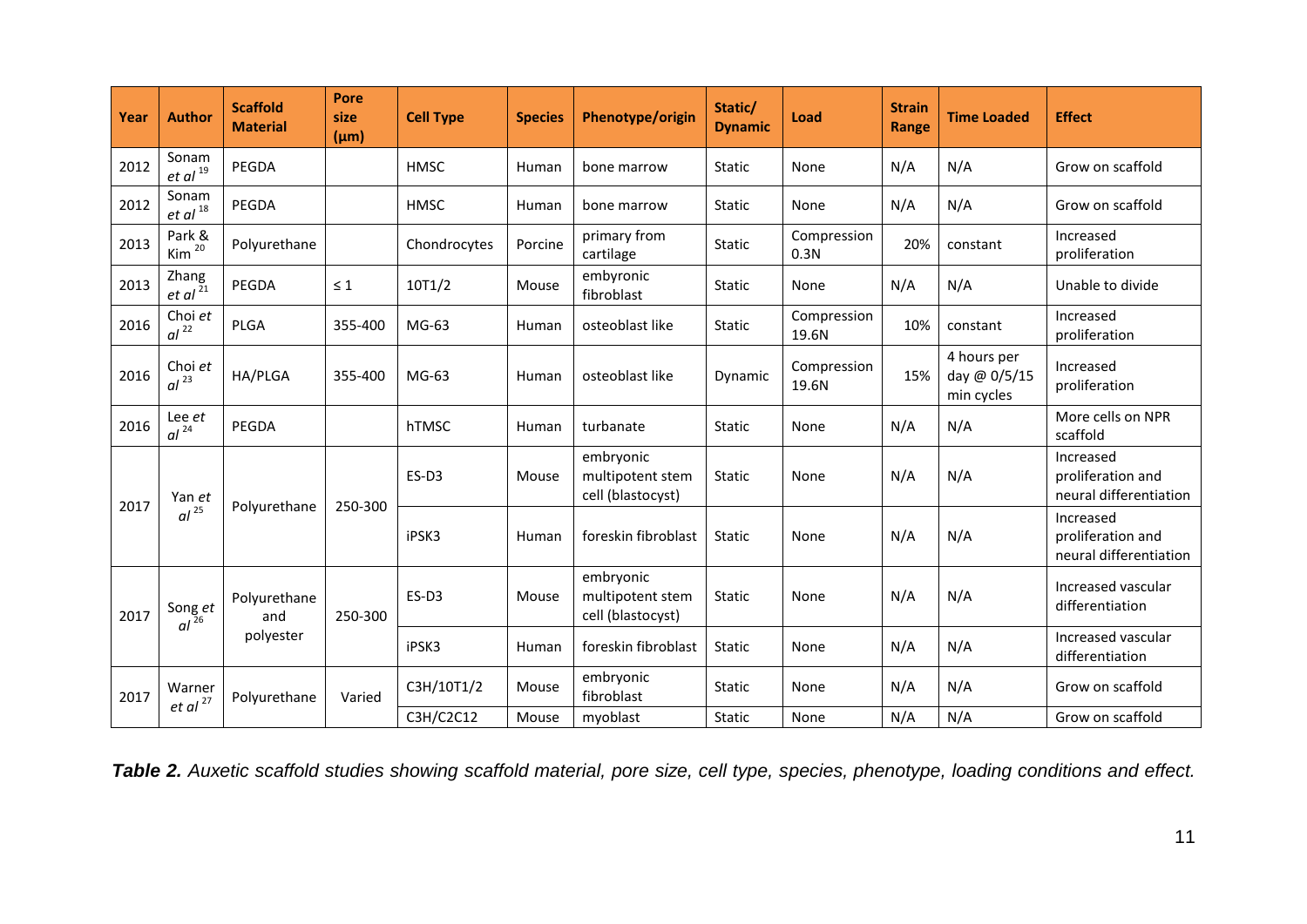#### **Micrometer-Scale Auxetic Scaffolds**

Zhang *et al* <sup>21</sup> developed a method to fabricate suspended web structures with ≤1µm pores with negative Poisson's ratio geometry, meaning that cells are larger than the scaffold pores and therefore could attach to more than one rib of the scaffold. Thus, this scaffold could in principle enable the investigation of the true effect of a negative Poisson's ratio on the cells. However, it was observed that the forces of cells on the scaffold caused it to deform, rather than the mechanical properties of the scaffold itself influencing cell growth. It was concluded that the scaffold ribs were too small and there was not enough resistance to impart such a property from the auxetic scaffold on the cells. Furthermore the lack of scaffold support resulted in the cells being unable to divide normally  $21$ .

# **Verifying Cyto-Compatibility of Auxetic Scaffolds**

A number of studies have cultured cells on auxetic scaffolds to determine whether cells attach, and to check cyto-compatibility  $18, 19, 24, 27$ .

Human MSCs were cultured on zero Poisson's ratio scaffolds <sup>18</sup> and positive and negative Poisson's ratio constructs <sup>19</sup> for 7 days before being stained with phalloidin (actin) and diamidino-2-phenylindole (DAPI) (nuclei). This showed that MSCs could be maintained on the scaffolds for up to a week. Similarly Lee *et al* <sup>24</sup> and Warner *et al* <sup>27</sup> seeded Human MSCs, embryonic fibroblasts and myoblast cells onto scaffolds to ensure cellular attachment and survival, culturing cells for 11 and 12 days respectively. These studies demonstrated the short-term culture of cells on auxetic scaffolds was possible. However no further investigation into cellular behaviour was attempted.

#### **Cellular Differentiation of Stem Cells on Auxetic Scaffolds**

Two studies to date have investigated the effect of auxetic scaffolds on the differentiation of stem cells <sup>25, 26</sup>.

#### *Neural Differentiation*

Yan *et al* <sup>25</sup> set out to investigate the effect of the Poisson's ratio of polyurethane scaffolds on human and mouse stem cell differentiation. Stem cells cultured within auxetic scaffolds formed aggregates that were smaller than aggregates formed in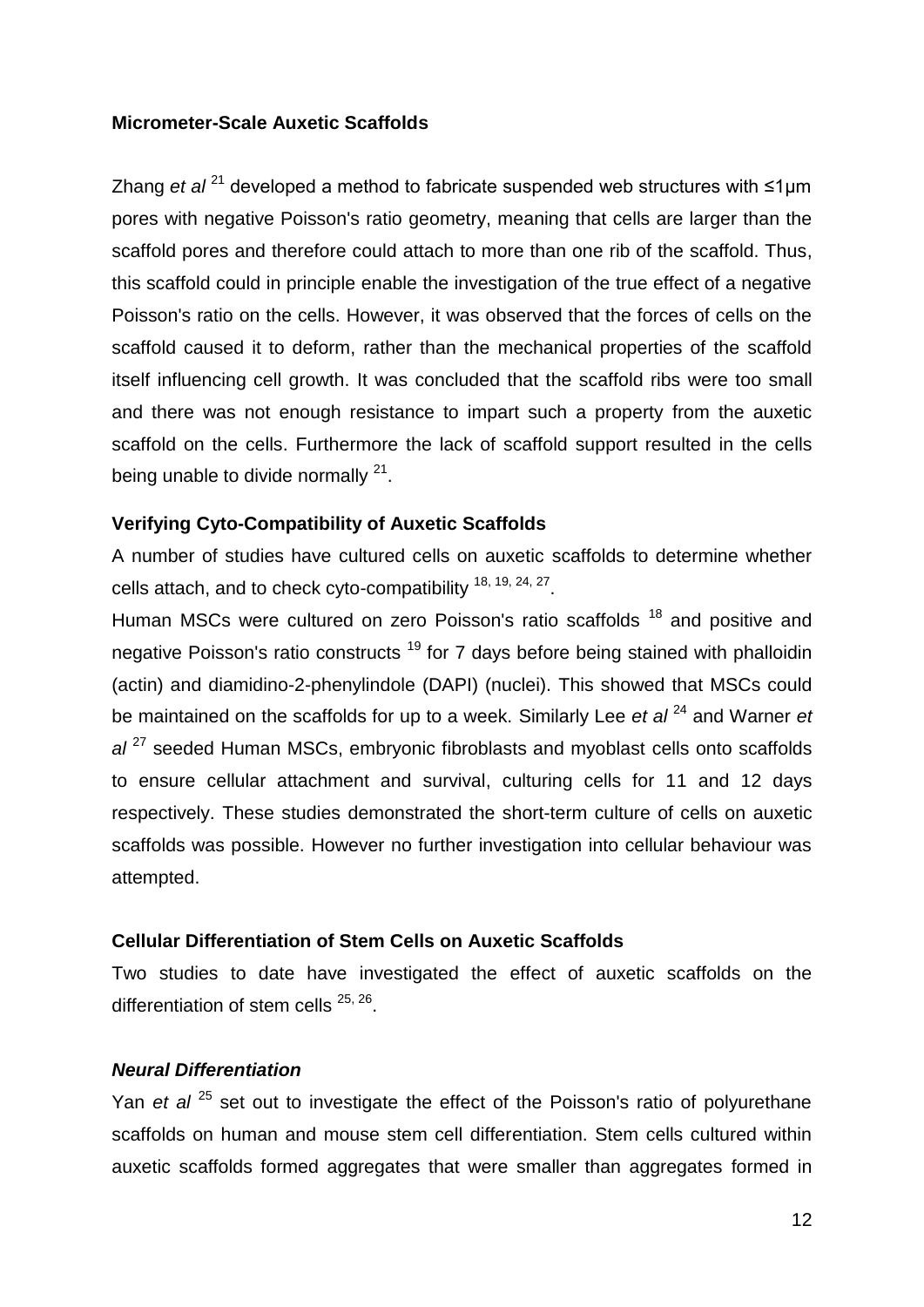conventional scaffolds. It was found that the metabolic activity of the cells harvested from the scaffolds was significantly higher within the auxetic scaffolds than within the conventional scaffolds. Further investigations discovered that smaller aggregates showed a higher metabolic activity due to formation of more compact aggregates within the auxetic scaffolds associated with strong cytoskeletal architecture. When cultures were treated with an actin depolymerisation agent, the aggregates within the auxetic scaffolds were considerably larger due to the depolymerisation of the actin. This effect was not seen in the aggregates that were cultured in conventional scaffolds which were found to remain unchanged in size  $25$ . These findings suggest that the auxetic structure of the scaffold creates a bio-physical environment which affected the organisation of actin.

However, within this study no load was applied to the scaffolds, so the biophysical environment was created by the properties of the scaffold alone. The auxetic scaffolds themselves did not cause the stem cells to differentiate down a neural lineage. The scaffolds did however enhance the differentiation of cells when cultured under neural induction conditions<sup>25</sup>.

#### *Vascular Differentiation*

Song *et al* <sup>26</sup> investigated the effect of auxetic polyurethane scaffolds on vascular differentiation of pluripotent stem cells. Mouse embryonic stem cells were found to be significantly more proliferative within the auxetic scaffold following 3 days of culture. However after day 3, this effect was no longer evident. There was also a downregulation of stem like markers (Oct-4 and Nanog) in the cells cultured in the auxetic scaffold when compared to the regular scaffold, demonstrating that cells within the auxetic scaffolds were differentiating. Furthermore a significant increase in vascular markers: CD31 and VE-cadherin was observed following 11 days. There was also an alteration in ECM production (vitronectin and laminin) demonstrating that this may also be affected by the biophysical environment created by the auxetic scaffolds<sup>26</sup>.

Human iPSCs showed the same level of proliferation when cultured on both auxetic and regular scaffolds. Although levels of proliferation were the same, there was higher expression of vascular markers (CD31 and VE- cadherin) in the cells from the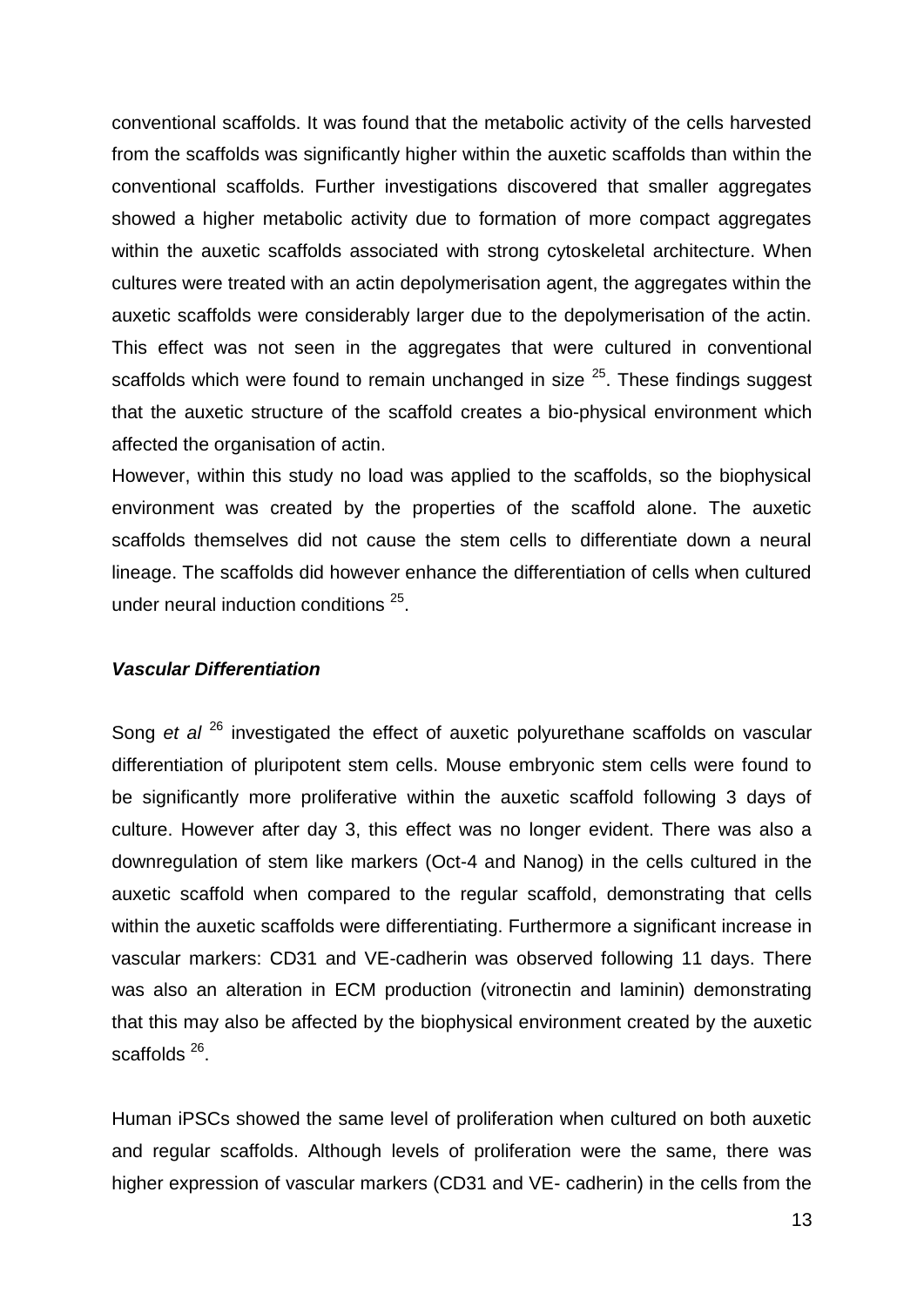auxetic scaffolds than the regular scaffolds. This shows the differentiating effect of auxetic scaffolds was seen in both hiPSCs and mouse embryonic stem cells  $^{26}$ . Similar to Yan *et al* <sup>25</sup> the culture of cells on auxetic scaffolds was carried out in the absence of load and therefore the differentiating effect was due to an unloaded auxetic scaffold.

All studies that have been discussed thus far have been cultured within auxetic scaffolds in an unloaded passive state. Tissues are very rarely static, but are dynamic and are loaded in multiple axes. In order to recapitulate the natural environment of tissues, scaffolds need to be cultured dynamically under load.

# **Auxetic Scaffolds Under Compressive Load** *In Vitro*

The following studies have investigated cell behaviour in a loaded environment.

#### *Auxetic Scaffolds in Cartilage Tissue Engineering.*

Park and Kim<sup>20</sup> fabricated auxetic scaffolds by thermomechanical tri-axial compression of conventional parent polyurethane foam. Generating scaffolds which maintained a negative Poisson's ratio of -0.4 ±0.12 at 20% compressive strain. Primary chondrocytes were isolated from the lateral and medial condyle of pig femurs, and cultured on the auxetic scaffolds under static compression (20%) for a period of 5 days. Chondrocyte proliferation was increased at all time points (1, 3 and 5 days) within the auxetic scaffolds, when compared to the unconverted control, and was significant after 3 days but not after 5 days. Furthermore the synthesis of collagen was also increased in auxetic scaffolds compared to conventional scaffolds at 3 and 5 days.

The authors postulate that the lack of significance in the proliferation of chondrocytes between 3 and 5 days could be due to the stress relaxation and the viscoelastic properties of the polyurethane scaffold  $20$ . The study however did not address this, and assessing the mechanical properties of the scaffolds in this way warrants further investigation.

# *Auxetic Scaffolds in Bone Tissue Engineering.*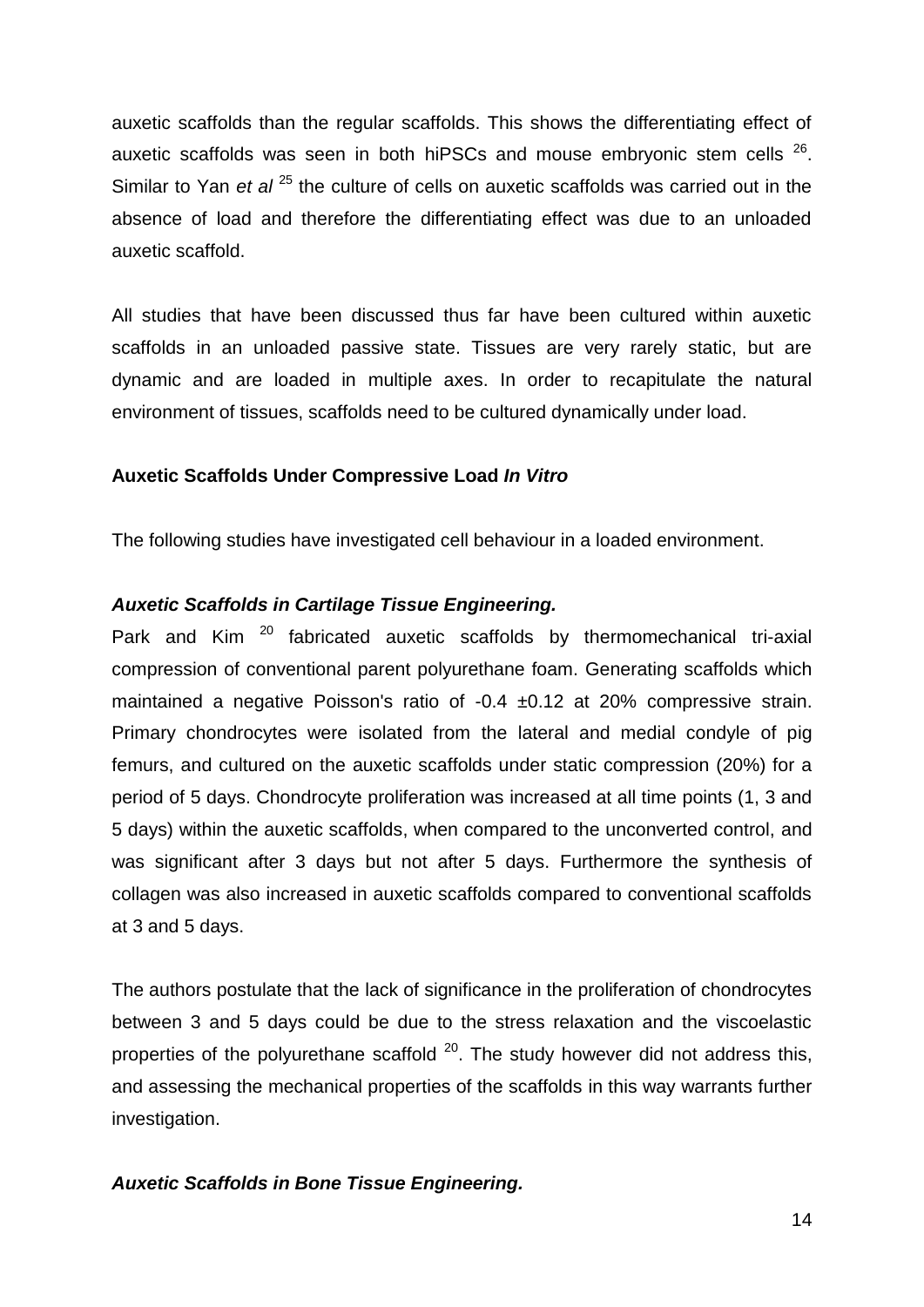Choi *et al* <sup>22</sup> fabricated auxetic poly(lactide-co-glycolide) (PLGA) scaffolds using a solvent casting/salt leaching technique. Auxeticity was induced by thermomechanical tri-axial compression followed by cooling of the scaffolds to room temperature within the moulds. Auxeticity was measured and confirmed using dry samples. The compressive strength of the scaffolds was reduced significantly when wet and was further reduced in physiological conditions using Dulbecco's modified eagle's medium at 37<sup>º</sup>C. Scaffolds were incubated in phosphate buffered saline at 37<sup>º</sup>C on a shaking incubator and the degradation of the scaffold was measured by the percentage weight loss and changes in morphology. Although the scaffolds had lost 17% of total weight, the scaffolds collapsed after 5 weeks, suggesting that the integrity of the scaffold was completely compromised and the deformation characteristics would be very different from the original state.

Choi *et al* used this scaffold together with conventional non-auxetic control scaffolds to culture osteoblast-like MG-63 cells. The proliferation of these cells was increased following 1 day of culture with a constant compressive force of 19.6N (10% strain) when cultured in non-auxetic scaffolds and compared to a scaffold with no load applied. The proliferation was further increased (1.46 times) when cultured within the auxetic scaffold under the same loading conditions (19.6N – 10% strain). However, after 3 days in culture, whilst proliferation of MG-63 cells was significantly increased in loaded scaffolds, no difference was seen between auxetic and non-auxetic scaffolds under compression, indicating that it was the compressive force that was having this effect rather than the auxeticity of the scaffold. After 5 days this effect was dissipated and there was no further significant increase in cell proliferation  $^{22}$ .

This study focussed on cellular proliferation and total cell number rather than cellular phenotype or differentiation. If the cells were merely more active, this could mean that the cells are not necessarily more proliferative even though the results suggest that this is the case. This is something that requires consideration when determining whether an auxetic environment increases proliferation.

Unfortunately the auxetic properties of scaffolds in this study were only determined using dry samples, which were shown to be only marginally auxetic, with the lowest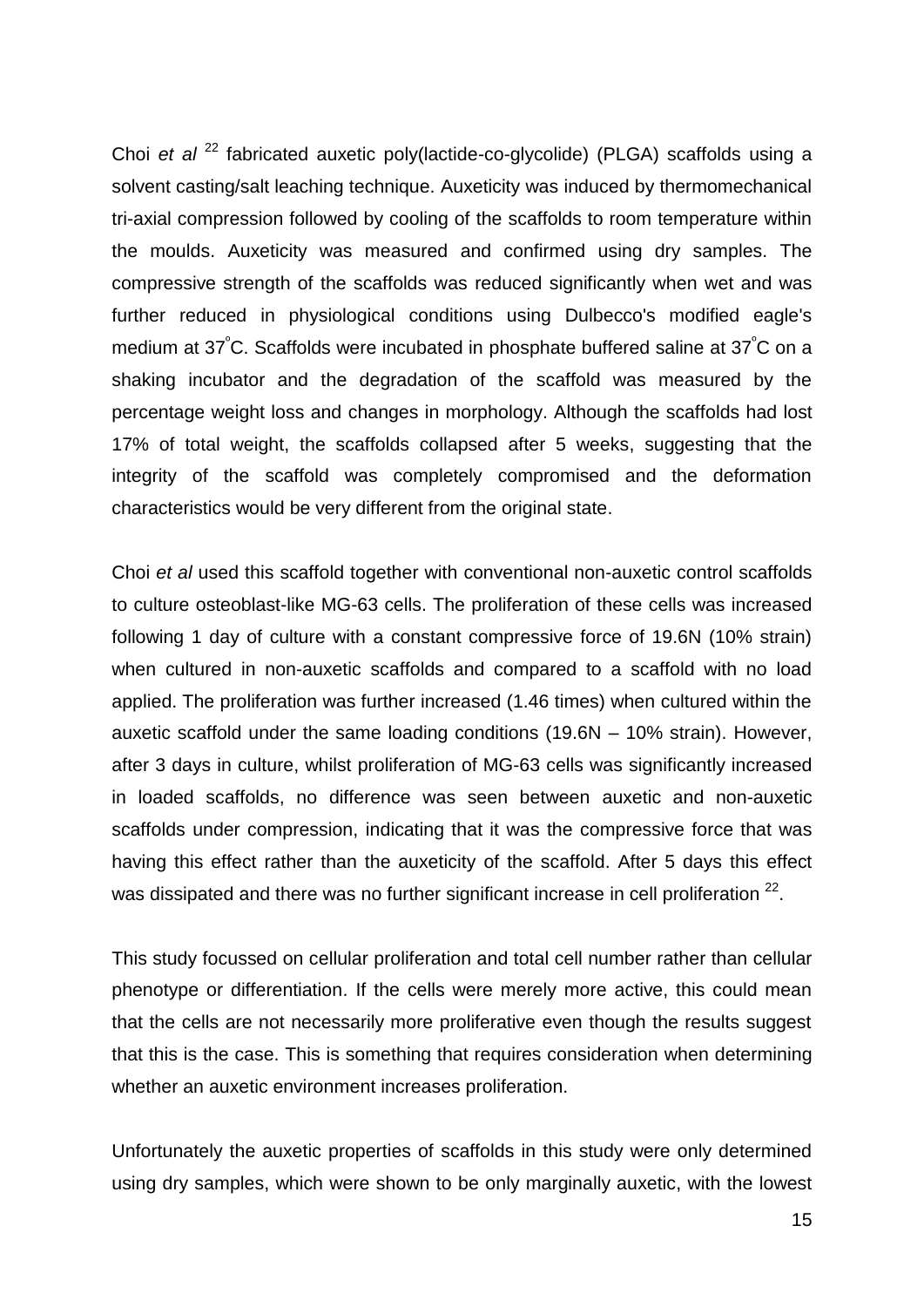value of Poisson's ratio being -0.07. The scaffolds exist in culture in a wet state and it would therefore be more pertinent to determine whether the scaffolds were auxetic when wet. The compressive strength of the scaffold was significantly reduced when wet, and therefore the scaffold had altered mechanical properties to those measured when dry. Thus in culture, whether or not the scaffolds retain a negative Poisson's ratio and the benefits associated with auxetic properties  $23$ , remains unclear.

The differences observed in cell proliferation at day 3, could be attributed to the compressive force rather than the auxeticity of the scaffold as there is no significant difference between the auxetic and non-auxetic scaffolds under compression, with the only significant differences being between the unloaded and loaded scaffolds. This could be due to the cell type, as osteoblasts are well known to increase activity under load, increasing proliferation rates  $30$  and osteogenic activity  $31$ . The proliferative effect of auxetic scaffolds under compression within this study is very short with the only significant difference between scaffolds being seen after 1 day  $^{22}$ .

Further investigations by Choi *et al* <sup>22</sup> fabricated composite auxetic scaffolds from PLGA and hydroxyapatite using the same technique, and were compared to auxetic PLGA scaffolds alone. The study demonstrated the inclusion of hydroxyapatite in a composite PLGA/hydroxyapatite scaffold increased the mechanical properties under compressive strain when compared to a PLGA scaffold. The mechanical properties of the scaffolds were reduced by 70% in the wet state. Recovery of the scaffolds to their original dimensions after compressive force was applied was also attenuated in the hydrated/wet state after 5 minutes. All PLGA/hydroxyapatite scaffolds recovered more than the PLGA scaffold in agreement with the addition of hydroxyapatite increasing the mechanical properties.

Furthermore, MG-63 cells exhibited increased levels of proliferation on PLGA/ hydroxyapatite scaffolds compared to PLGA scaffolds when no load was exerted. The use of cyclic compressive strain further increased the proliferation of MG-63 cells on PLGA/hydroxyapatite scaffolds. This was in agreement with Kaspar *et al* <sup>30</sup> who showed that osteoblast proliferation was increased by cyclic uniaxial loading. The auxeticity here was once again only determined from dry samples. This again raises the question whether scaffolds would still exhibit auxeticity in a hydrated form.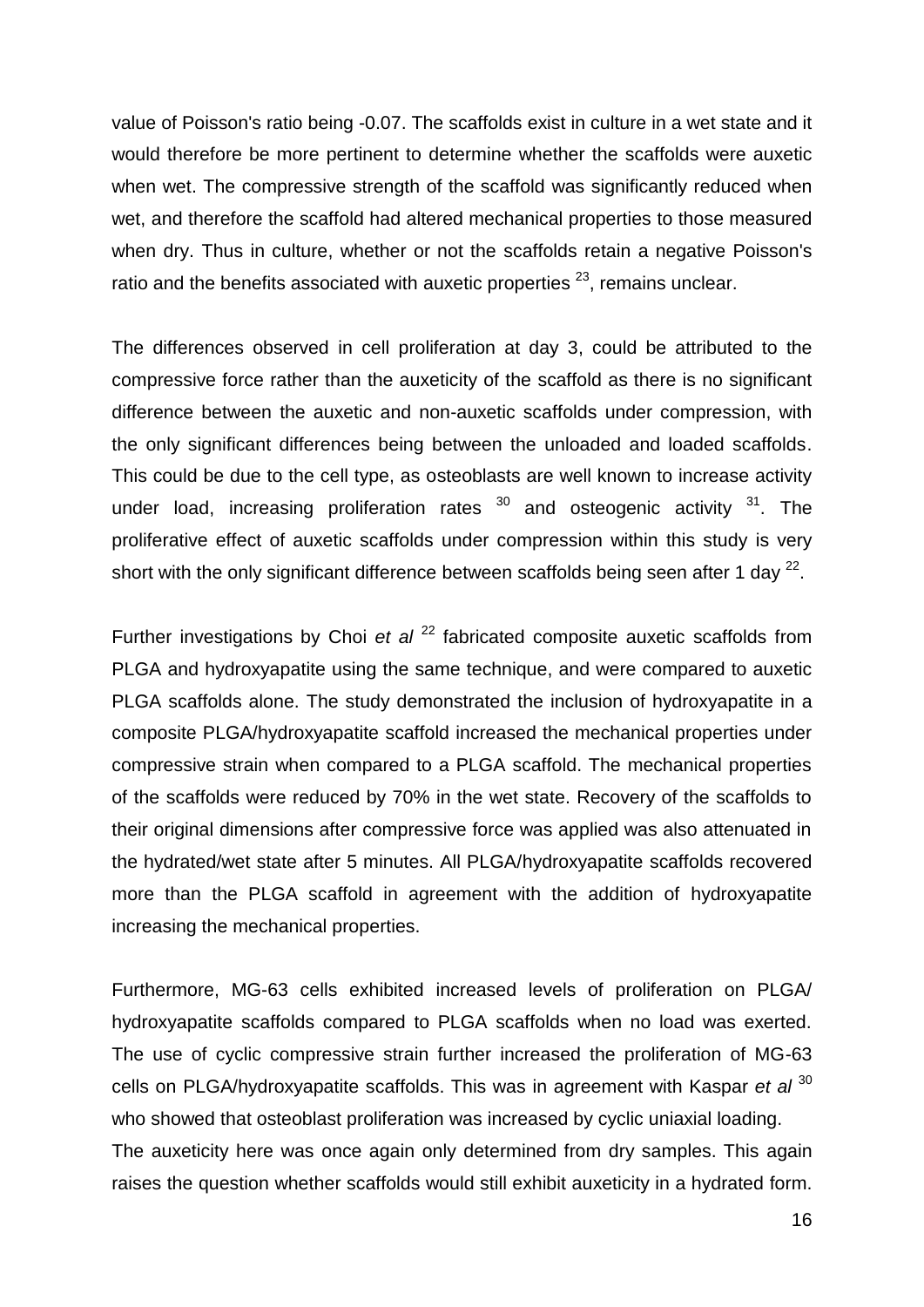Scaffolds would exist within the body at physiological conditions and therefore auxeticity should be determined within the hydrated state to determine if it is in fact the auxeticity that is imparting the effects seen, rather than an effect of compressive load.

No histological analysis within either this or the previous study raises the question of whether the cells are attached or associated with the scaffolds; or are just suspended within the pores. This is essential in determining whether cells are experiencing the true forces from the scaffolds and whether the auxetic property is contributing to the effects on cell proliferation.

These three studies of auxetic scaffolds under compressive load demonstrate increases in the proliferation of osteoblasts and chondrocytes  $20, 22, 23$ . However all studies were only performed over 5 days, and longer studies would show whether these effects could be regained or maintained over a longer period of time.

To date, no studies investigating the effect of tensile forces upon cells grown within auxetic scaffolds have been reported, although there are studies where cells are cultured on auxetic scaffolds without load <sup>18, 19, 21, 24-27</sup>.

# **Auxetic Biomedical Devices**

The exploitation of auxetic materials and their unique deformation characteristics has been explored within a number of biomedical applications.

Burriesci and Bergamasco<sup>32</sup>, published a patent on annuloplasty prostheses with an auxetic structure. Annuloplasty is a surgical procedure to repair a damaged heart valve to ensure that blood flow is unidirectional. It involves the implantation of a closed or open ring structure on the annulus of the valve to enable it to recover its physiological shape and therefore its function. An auxetic prosthesis is advantageous as it is flexible and can be moulded to fit to the physiological shape of the annulus without crimping  $33$ . Under deformation the auxetic behaviour of the prosthesis acts to stabilise the annulus. During use, the prosthesis undergoes loading in various directions at once and the stabilising capacity of the auxetic prosthesis would be beneficial <sup>32</sup>.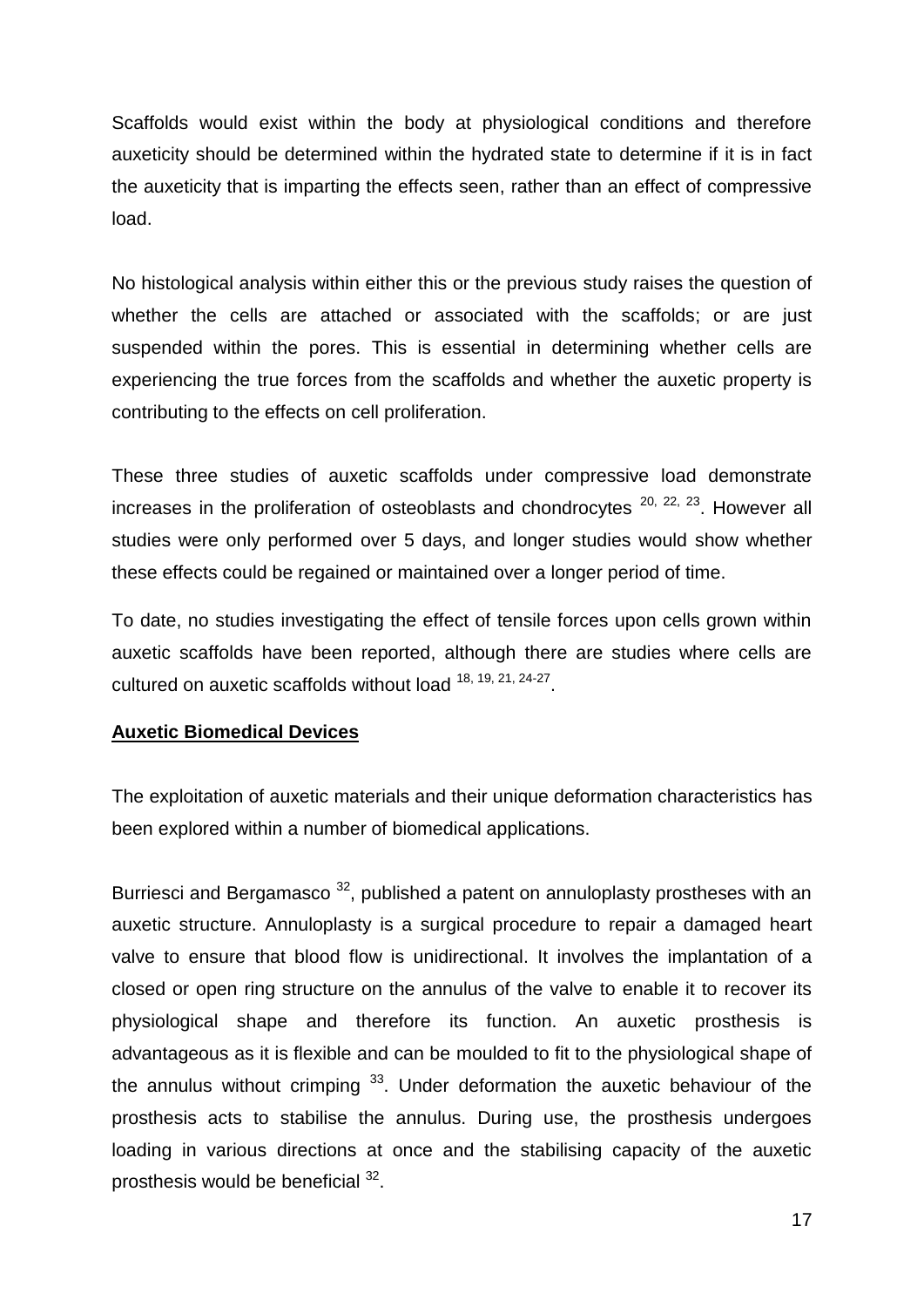Martz *et al* <sup>34</sup> fabricated an artificial intervertebral disc made from high density polyethylene, made by drilling holes to create an auxetic honeycomb structure through the core of the disc. Intervertebral discs are load bearing and therefore are under a number of mechanical strains including compressive, tensile (in the outer region of the disc) and torsion forces. Intervertebral discs can fail leading to disc protrusion or herniation which leads to nerve impingement causing pain. The auxetic behaviour of this device which shrinks inwards under compression is proposed to prevent the bulging of the disc and hence decrease the chance of nerve impingement <sup>34</sup>. Another patent for an auxetic prosthetic intervertebral disc implant has also been granted <sup>35</sup>.

The use of auxetic materials has also been explored within hip prostheses due to the enhanced strain distribution produced  $36$  and patents have been filed  $37$ . Strain distribution is being further investigated within meta-implants which have auxetic and conventional components 38, 39

Auxetic structures have also been employed in the creation of oesophageal stents for potential palliative treatment of oesophageal cancer <sup>40</sup>. Thus auxetic materials show potential for use within a number of applications.

#### **Future Outlook for Auxetics in Biomedical Applications**

More investigations will give further understanding of the effects of the loaded auxetic micro environment upon cells. These may elucidate other beneficial effects which can be used in future cultures of cells within tissue engineering of auxetic tissue. Advances in manufacturing technologies and fabrication techniques will also enable their application in the future development of further auxetic scaffolds, and could enable closer control over mechanical properties matching these to the natural tissues.

The presence of natural auxeticity within embryological epithelium provides new avenues for embryological research where the influence of such properties on embryological formation could be investigated. Furthermore, evidence is emerging that could link auxeticity to disease. Two studies have recently demonstrated auxetic behaviour within the annulus fibrosus<sup>10, 12</sup>. Its laminar structure is made up of ECM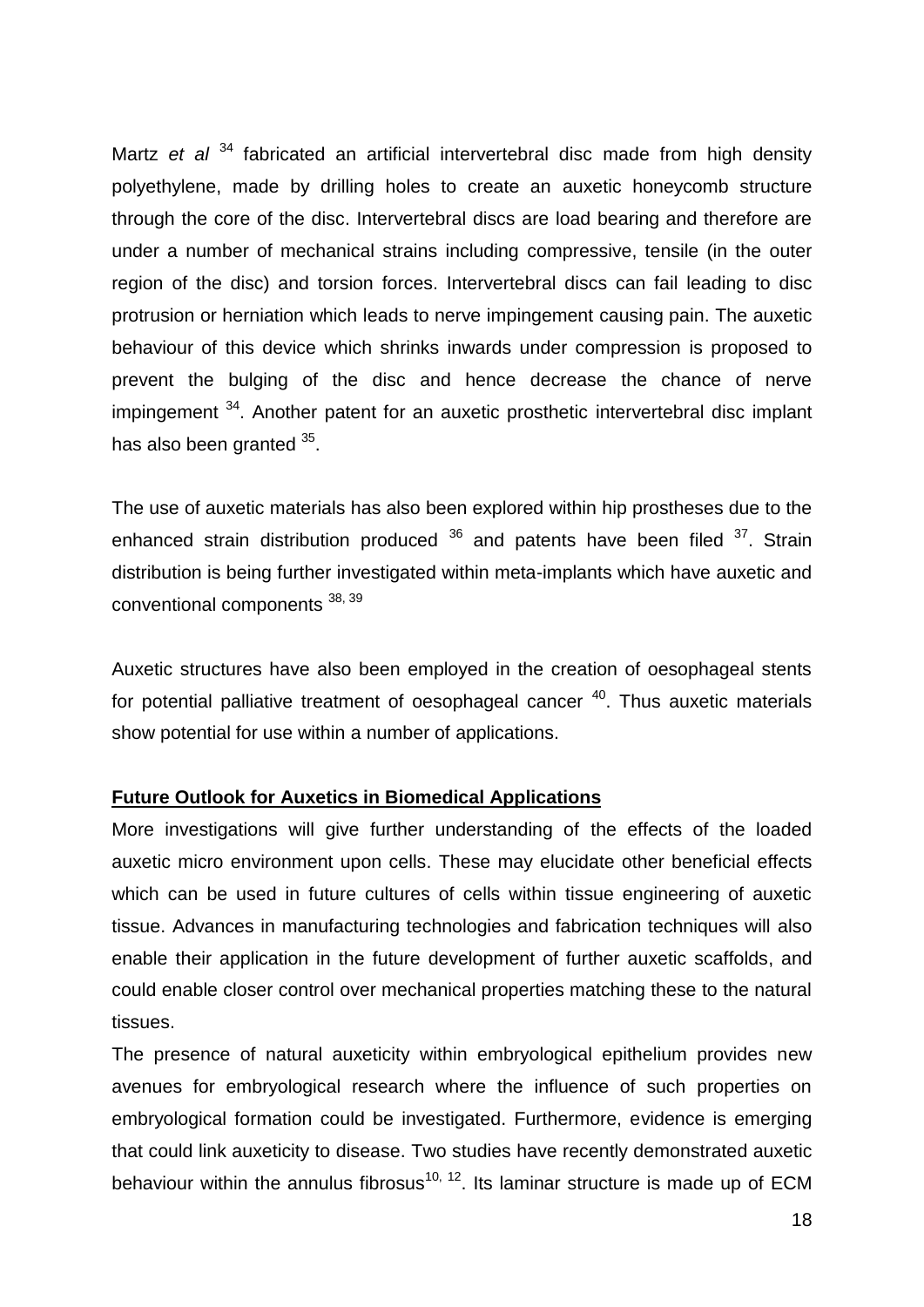proteins such as collagens that make up the natural scaffold of the IVD. In IVD degeneration there is a loss of ECM which coincides with alterations in mechanical properties<sup>41</sup>. Alterations in the types, amounts and organisation of collagens within this tissue may lead to a loss of auxeticity during degeneration which could explain at least in part Annular tear formation during daily loading. Hence a reasonable hypothesis is a reduction of ECM causes loss of auxeticity and mechanical properties and therefore is important in disease pathogenesis. Emerging research has the potential to elucidate further links between auxetic properties of tissues and disease.

# **Conclusion**

A number of biological tissues have been shown to display auxetic properties leading to an interest in the use of auxetic materials within tissue engineering. It is likely further reports of auxetic biological tissues will appear in due course, once the significance of the effect becomes apparent. An increasing number of investigations into the culture of cells within auxetic scaffolds are being reported with varying degrees of depth. While some studies merely culture cells within auxetic scaffolds for a week to determine cellular attachment and cyto-compatability, others have investigated the effects on cellular behaviour such as proliferation and differentiation. Only three studies investigated the effect of loading on cells within auxetic scaffolds imparting a dynamic loading environment on cells which is much more physiologically relevant. Furthermore a number of biomedical devices have been proposed where auxetic properties are predicted to provide beneficial effects. Together, these studies support the potential application of auxetic materials in tissue engineering and biomedical devices.

# **Conflict of interest**

PM, CLM, NJM declare no conflict of interest with the content of this review, AA is a named inventor on one of the patents referred to in the review.

# **References**

1. Lakes R. Foam Structures with a Negative Poisson's Ratio. Science 1987. DOI: 10.1126/science.235.4792.1038.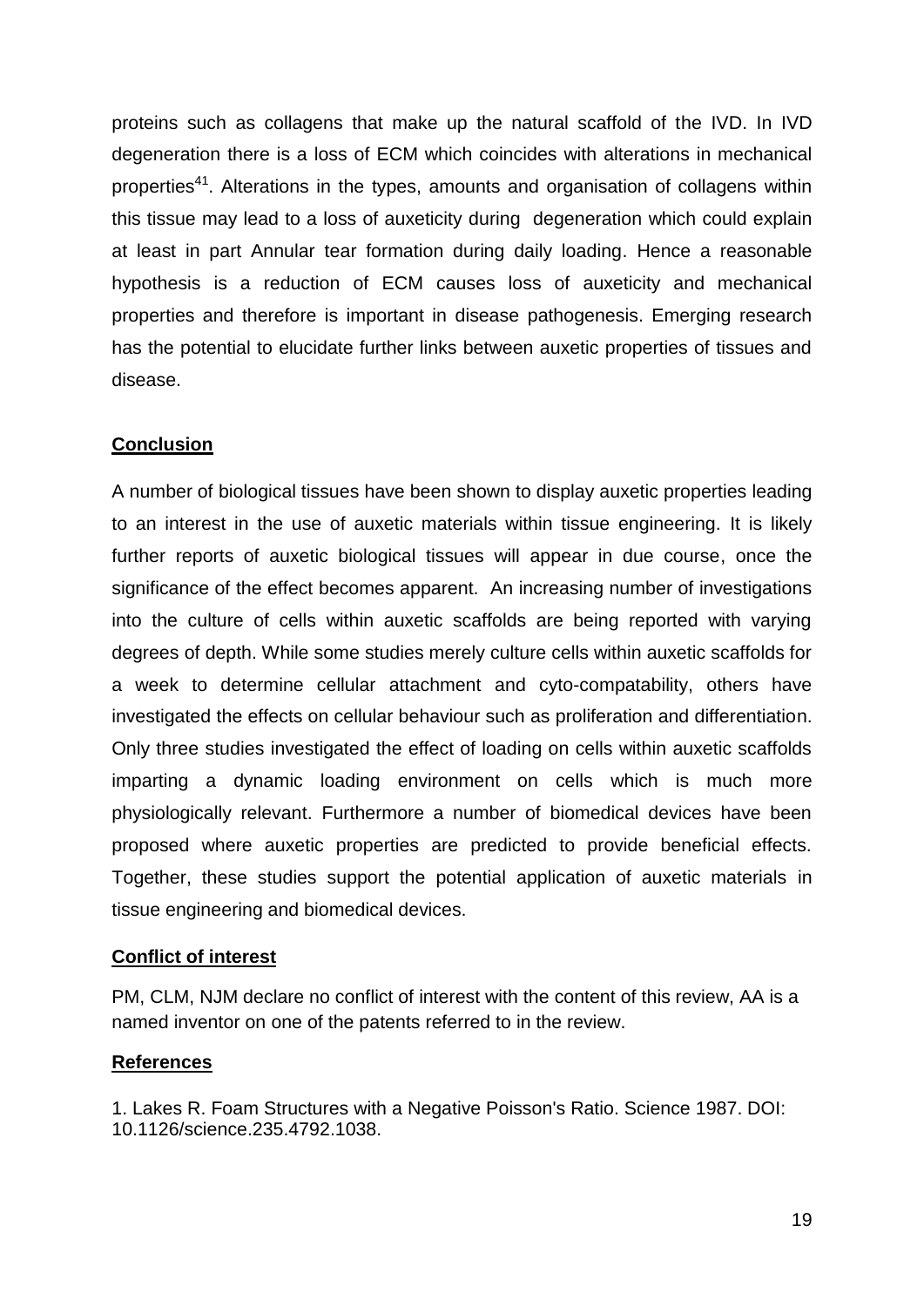2. Critchley R, Corni I, Wharton JA, et al. A review of the manufacture, mechanical properties and potential applications of auxetic foams. Physica Status Solidi (B) Basic Research 2013. DOI: 10.1002/pssb.201248550.

3. Veronda DR and Westmann RA. Mechanical characterization of skin-finite deformations. J Biomech 1970.

4. Williams JL and Lewis JL. Properties and an anisotropic model of cancellous bone from the proximal tibial epiphysis. J Biomech Eng 1982.

5. Lees C, Vincent JF and Hillerton JE. Poisson's ratio in skin. Biomed Mater Eng 1991.

6. Wiebe C and Brodland GW. Tensile properties of embryonic epithelia measured using a novel instrument. J Biomech 2005. DOI: 10.1016/j.jbiomech.2004.09.005.

7. Chen X and Brodland GW. Mechanical determinants of epithelium thickness in early-stage embryos. Journal of the Mechanical Behavior of Biomedical Materials 2009. DOI: 10.1016/j.jmbbm.2008.12.004.

8. Timmins LH, Wu Q, Yeh AT, et al. Structural inhomogeneity and fiber orientation in the inner arterial media. Am J Physiol Heart Circ Physiol 2010. DOI: 10.1152/ajpheart.00891.2009.

9. Gatt R, Vella Wood M, Gatt A, et al. Negative Poisson's ratios in tendons: An unexpected mechanical response. Acta Biomater 2015. DOI: 10.1016/j.actbio.2015.06.018.

10. Derrouiche A, Zaïri F and Zaïri F. A chemo-mechanical model for osmo-inelastic effects in the annulus fibrosus. Biomech Model Mechanobiol 2019. DOI: 10.1007/s10237-019-01176-8.

11. Pagliara S, Franze K, McClain CR, et al. Auxetic nuclei in embryonic stem cells exiting pluripotency. Nat Mater 2014. DOI: 10.1038/nmat3943.

12. Dusfour G, LeFloc'h S, Cañadas P, et al. Heterogeneous mechanical hyperelastic behavior in the porcine annulus fibrosus explained by fiber orientation: An experimental and numerical approach. Journal of the Mechanical Behavior of Biomedical Materials 2020. DOI: 10.1016/j.jmbbm.2020.103672.

13. Maffulli N, Sharma P and Luscombe KL. Achilles tendinopathy: aetiology and management. J R Soc Med 2004. DOI: 10.1258/jrsm.97.10.472.

14. Clarke JF, Duckett RA, Hine PJ, et al. Negative Poisson's ratios in angle-ply laminates: theory and experiment 1994.

15. Hadi Harkati E, Bezazi A, Scarpa F, et al. Modelling the influence of the orientation and fibre reinforcement on the Negative Poisson's ratio in composite laminates. Physica status solidi. B 2007.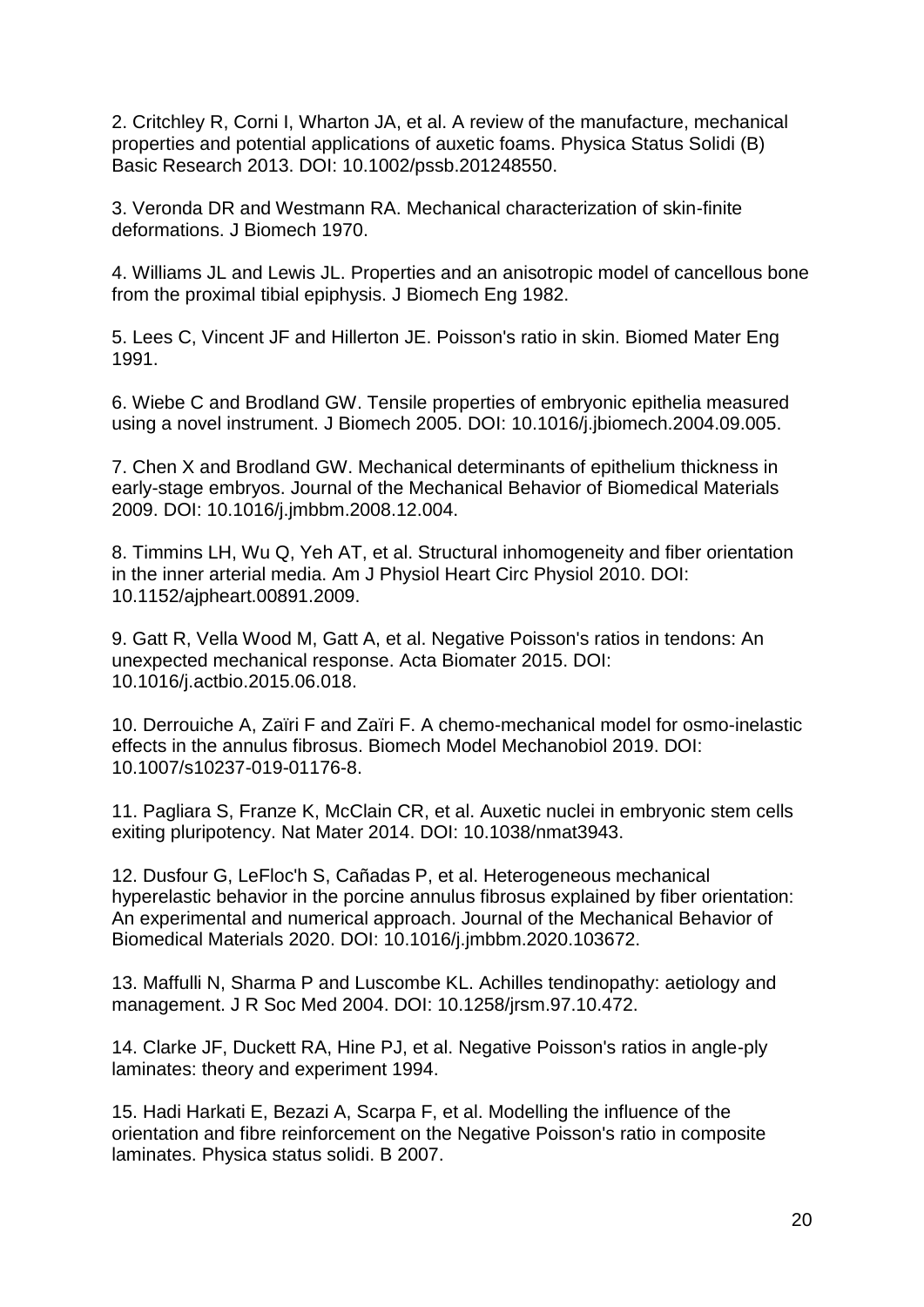16. Herakovich CT. Composite Laminates with Negative Through-the-Thickness Poisson's Ratios. Journal of composite materials 1984.

17. Yin L and Elliott DM. A homogenization model of the annulus fibrosus. J Biomech 2005. DOI: 10.1016/j.jbiomech.2004.07.017.

18. Soman P, Fozdar DY, Lee JW, et al. A Three-dimensional Polymer Scaffolding Material Exhibiting a Zero Poisson's Ratio. Soft Matter 2012. DOI: 10.1039/C2SM07354D.

19. Soman P, Lee JW, Phadke A, et al. Spatial tuning of negative and positive Poisson's ratio in a multi-layer scaffold. Acta Biomater 2012. DOI: 10.1016/j.actbio.2012.03.035.

20. Park YJ and Kim JK. The Effect of Negative Poisson's Ratio Polyurethane Scaffolds for Articular Cartilage Tissue Engineering Applications, <https://www.hindawi.com/journals/amse/2013/853289/abs/> (2013, accessed March 28, 2018).

21. Zhang W, Soman P, Meggs K, et al. Tuning the Poisson's Ratio of Biomaterials for Investigating Cellular Response. Adv Funct Mater 2013. DOI: 10.1002/adfm.201202666.

22. Choi HJ, Lee JJ, Park YJ, et al. MG-63 osteoblast-like cell proliferation on auxetic PLGA scaffold with mechanical stimulation for bone tissue regeneration. Biomater Res 2016. DOI: 10.1186/s40824-016-0080-4.

23. Choi HJ, Lee JJ, Lee JB, et al. MG-63 cells proliferation following various types of mechanical stimulation on cells by auxetic hybrid scaffolds. Biomater Res 2016. DOI: 10.1186/s40824-016-0079-x.

24. Lee JW, Soman P, Park JH, et al. A Tubular Biomaterial Construct Exhibiting a Negative Poisson's Ratio. PLoS ONE 2016. DOI: 10.1371/journal.pone.0155681.

25. Yan Y, Li Y, Song L, et al. Pluripotent stem cell expansion and neural differentiation in 3-D scaffolds of tunable Poisson's ratio. Acta Biomater 2017. DOI: 10.1016/j.actbio.2016.11.025.

26. Song L, Ahmed MF, Li Y, et al. Vascular differentiation from pluripotent stem cells in 3-D auxetic scaffolds. J Tissue Eng Regen Med 2018. DOI: 10.1002/term.2695.

27. Warner JJ, Gillies AR, Hwang HH, et al. 3D-printed biomaterials with regional auxetic properties. J Mech Behav Biomed Mater 2017. DOI: 10.1016/j.jmbbm.2017.05.016.

28. Vergani L, Grattarola M and Nicolini C. Modifications of chromatin structure and gene expression following induced alterations of cellular shape. The International Journal of Biochemistry & Cell Biology 2004. DOI: 10.1016/j.biocel.2003.11.015.